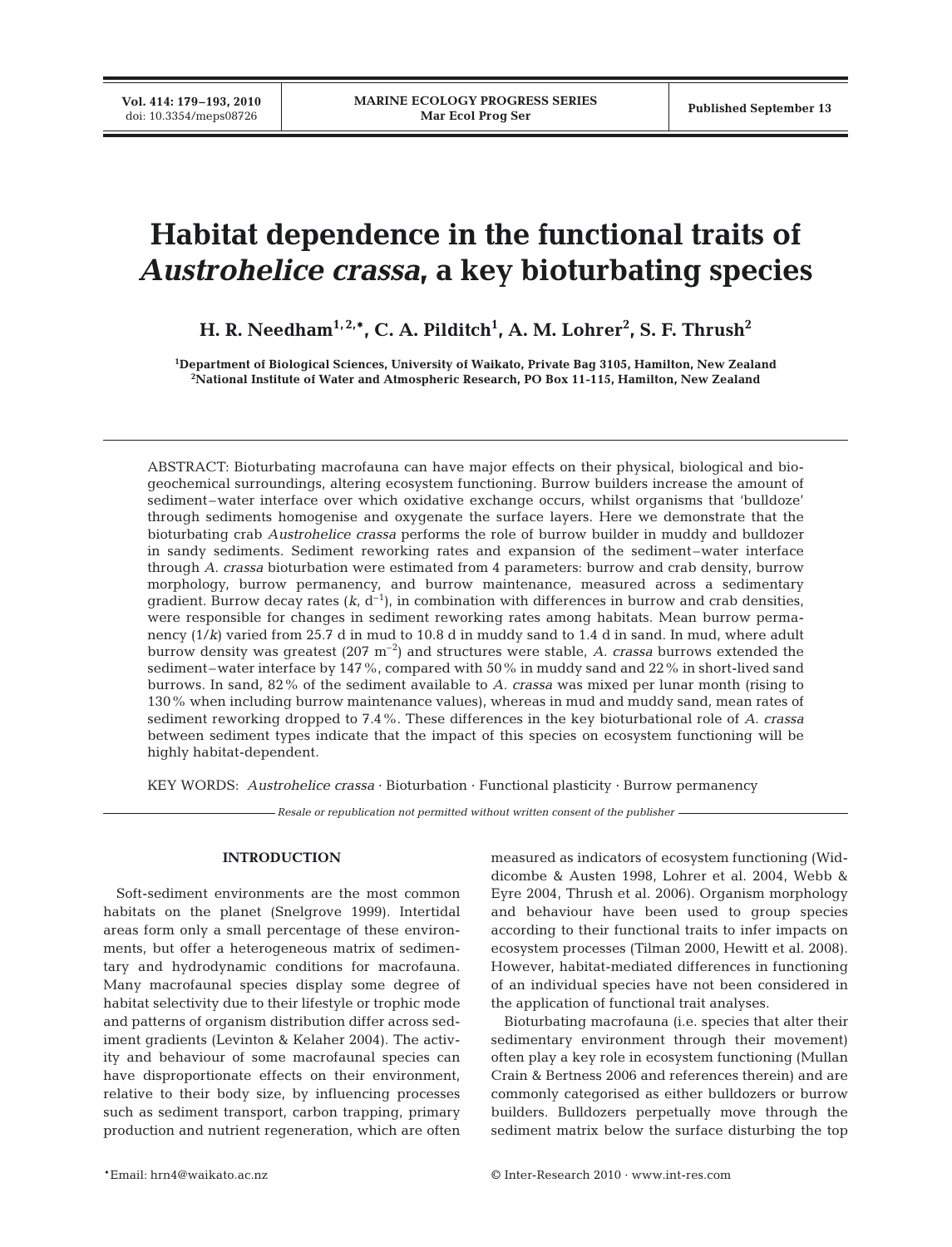few centimetres of sediment. Organisms that perform this mode of bioturbation (e.g. heart urchins) alter the sediment matrix through increased oxygen penetration and, as sediment is destabilised through their movement, organic matter is subducted, stimulating remineralisation and porewater release (Osinga et al. 1997, Hollertz & Duchêne 2001, Lohrer et al. 2004). In contrast, burrow builders create structures in which they live more or less permanently or use as a refuge from predation and environmental stress. Burrowbuilding fauna primarily mediate change to the sediment environment through the extension of the sediment–water interface, increasing the area available for oxidative exchange to take place. Burrows increase microorganism habitat and enable translocation of particles to different reaction zones through non-local mixing and sediment trapping, altering remineralisation rates (Aller & Yingst 1978, Kristensen et al. 1985, Botto & Iribarne 2000)

Grouping organisms according to their functional traits enables predictions of their broad-scale influences on ecosystem functioning. Methods for evaluating ecological functioning, such as trophic group, biological trait and functional group analysis, are evolving as ecosystem-based management tools (Roth & Wilson 1998, Bonsdorff & Pearson 1999, Bremner et al. 2006). These approaches are supported by natural history information and data from small-scale studies investigating the influence of bioturbators on ecosystem rates and processes. However, such studies are often conducted without exploring the underpinning mechanisms by which the observed changes were mediated. For instance, although many studies have linked patterns in nutrient exchange to the density of burrowing organisms, alterations in species behaviour or burrow structure created by their increased proximity to one another are not often addressed (D'Andrea & DeWitt 2009). Similarly, with bulldozing macrofauna, many studies have linked changes in rates and processes to their presence, but have not quantified sediment reworking rates to support their findings (Lohrer et al. 2005). Organism behaviour, sediment type and interactions between both factors have the potential to mediate changes to ecosystem functioning.

Many crustaceans, including several burrowing crab species, have proven to be functionally important in intertidal habitats (Lee 1998, Kostka et al. 2002, McCraith et al. 2003, Botto et al. 2005, Gutierrez et al. 2006, Fanjul et al. 2008, Kristensen 2008 and references therein). The impact of these crabs on ecosystem functioning is likely to be related to their density, activity, burrow morphology and permanency (i.e. the rate at which burrows collapse and are rebuilt), factors that are likely to vary among species and sediment type. While variations in crab density and burrow morphology with sediment type and shore position have been well documented (Takeda & Kurihara 1987, Lim & Diong 2003, Mouton & Felder 1996, Iribarne et al. 1997, Morrisey et al. 1999, Breitfuss 2003, Salgado Kent & McGuinness 2006), sediment reworking rates have rarely been quantified (Katz 1980, Gardner et al. 1987, Wolfrath 1992, Botto & Iribarne 2000, McCraith et al. 2003). Measurements of sediment reworking are important when defining bioturbatory activity of an organism in its environmental context. Whilst a burrower's bioirrigation capacity is suggested by the increase in sediment–water interface created through burrow building, if the burrow collapse rate is high, the overriding functional significance of the species may be mediated through increased sediment turnover. For example, McCraith et al. (2003) demonstrated that the rate of fiddler crab burrow turnover was linked to marsh plant root density, resulting in differences in sediment mixing rates. Studies that acknowledge differences in behaviour or bioturbation rates within a species across differing sediment types and physical conditions have only recently been reported (Biles et al. 2003, Escapa et al. 2008, Sassa & Watabe 2008).

In the present study we assessed the functional role of the burrow-building, surface deposit-feeding grapsid crab *Austrohelice crassa* (cf. *Helice crassa*, Dana 1852), a ubiquitous component of New Zealand's estuaries. These highly mobile organisms, which grow up to 2.3 cm carapace width (CW), are often found in high densities (up to  $462 \text{ m}^{-2}$ ; Jones & Simons 1983) in the mid to high shore region. They inhabit a wide spectrum of sediment types from silt to coarse sand with reported burrow depths of up to 60 cm (Nye 1977, Morrisey et al. 1999). Despite being recognised as important bioturbators in many New Zealand estuaries, sediment reworking rates have not been quantified in previous studies (Morrisey et al. 1999, Williamson et al. 1999, Gibbs et al. 2001, Norkko et al. 2002). As grapsids do not secrete reactive mucous or reinforce their burrows like burrowing shrimp (Nickell & Atkinson 1995, Kristensen & Kostka 2005), differences in burrow permanency and morphology (a proxy for burrow wall surface area) are likely to occur with changes in sediment grain size. If burrow permanency is distinctly different in cohesive or non-cohesive sediments, this will alter the frequency that a crab rebuilds its burrow, in turn altering the rate at which sediment is mixed. Similarly, if burrow morphology varies as a function of sediment type, differences in burrow wall surface area among habitats may drive changes in ecosystem processes such as nutrient exchange. By assessing the differences in burrowing behaviour and sediment reworking capacity of *A. crassa*, we aimed to elucidate its primary bioturbational role across habitats.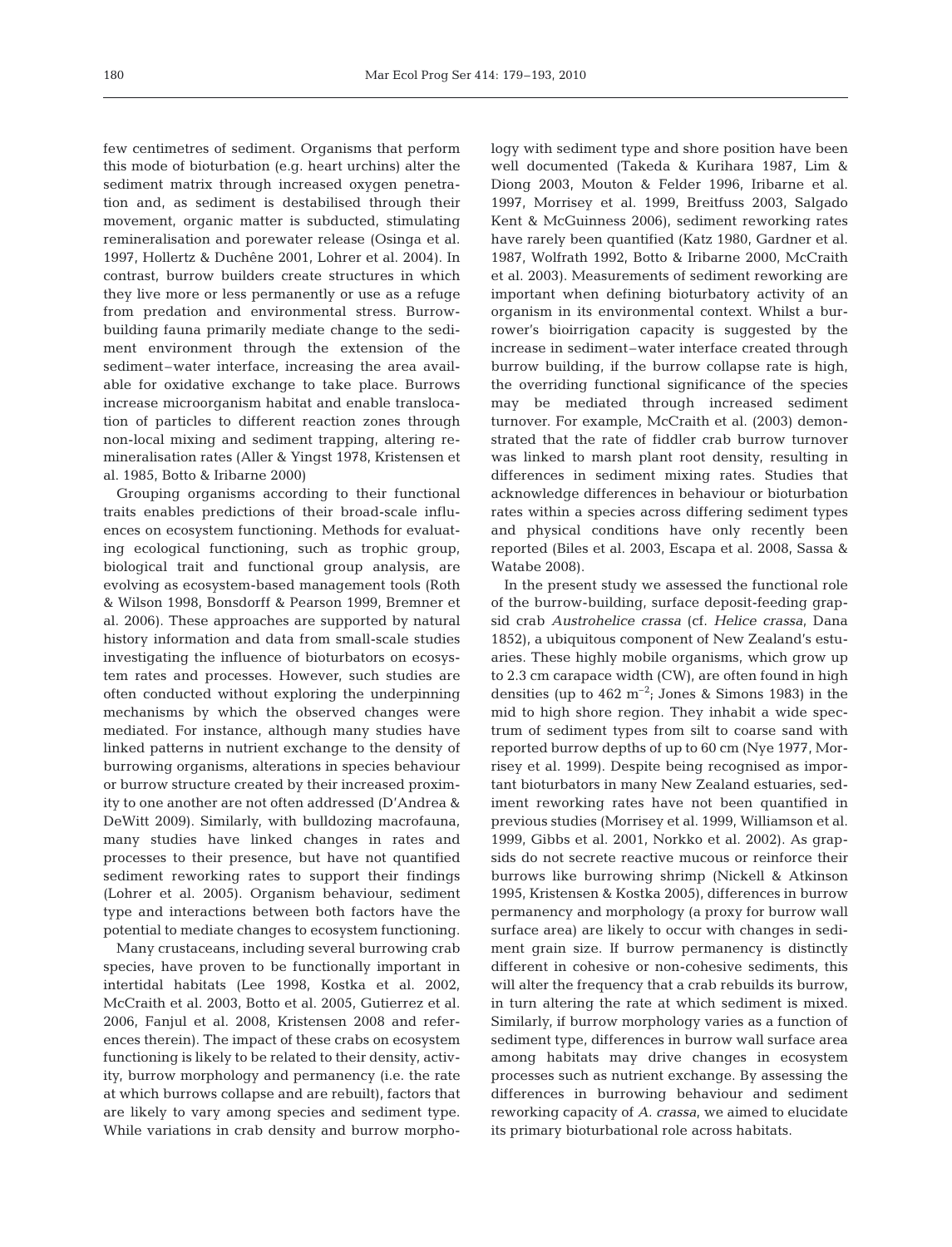To quantify possible shifts in *Austrohelice crassa*'s contribution to ecosystem functioning through bioturbation, we constructed and parameterised a simple sediment reworking model in different habitat types. Specifically, as a function of sediment type (cohesive mud to fine sand), we determined 4 terms to calculate sediment mixing rates: (1) burrow and crab density; (2) burrow morphology and depth-related changes in the surface area and volume of these structures; (3) burrow permanency; and (4) sediment excavation rates during burrow maintenance. Burrow permanency provided the dynamic element of this model. Similar to Gardner et al.'s (1987) regeneration model, our assumption was that a new burrow was built for each one infilled. Burrow morphology measurements not only quantified the amount of sediment excavated during burrow formation, but also enabled calculation of the increase in sediment–water interface, allowing the primary bioturbatory function of *A. crassa* in each sediment environment to be determined.

# **MATERIALS AND METHODS**

Four interlinking observational studies were conducted to determine the terms required to calculate sediment reworking rates in 3 different sediment environments (Fig. 1): fine sand (PE2), muddy sand (PA4) and mud (PA1). Burrow permanency observations were limited to these 3 locations due to logistical constraints; however, patterns of crab abundance and burrow morphology were first investigated at a larger number of sampling stations to ensure that the 3 more



Fig. 1. Inset: North Island, New Zealand. Arrow: study location at Tairua Estuary, Coromandel Peninsula. Main figure: proximity of the 2 bays and sampling stations. Light shaded areas: mangroves and fringing vegetation. Grey line: channel edges at low tide. \*: stations used to calculate sediment reworking rates

intensely studied locations typified the environments inhabited by *Austrohelice crassa*. This wider-scale sampling also provided insight into the drivers of the observed crab–sediment interactions.

**Study sites.** Studies were conducted in 2 sheltered embayments in Tairua Estuary, North Island, New Zealand (Fig. 1). The 2 sites, Paku Bay and Pepe Inlet, were selected for their high abundance of *Austrohelice crassa*, similar inundation periods and tidal heights. Due to the close proximity of the 2 embayments and the range of *A. crassa* habitats, sampling stations across both locations were treated as a continuous gradient of sedimentary variables. Sampling effort reflected the heterogeneity of each bay with 4 sampling stations in the fine sands of Pepe Inlet (PE1–PE4) and 8 in Paku Bay: 2 in silt-clay (PA1 & 2), 2 in muddy sand (PA3 & 4), 2 in fine sand (PA5 & 6) and 2 in medium sand with a gravel top layer (PA7 & 8). Sampling stations were not equidistant (most were ≥100 m apart) and reflected spatial distributions in sediment properties. The greatest distance between stations situated at the far sides of each bay (PA1–PA8 and PE2–PE3) was  $\sim$ 550 m, and the closest stations between bays (PE3 & PA3) were ~1 km apart. All sampling was undertaken during the late spring (November) and summer (February) 2008 on spring tides.

**Sediment parameters and crab abundance.** At each station, three  $0.25 \text{ m}^2$  quadrats were placed on the sediment surface and all visible burrow openings were counted, noting the number of burrows with diameters >10 mm. Samples for grain size, chlorophyll *a* (chl *a*) and total organic matter (TOM) content were then col-

> lected at random from inside each quadrat using a  $2.8 \times 1$  cm (diameter  $\times$  length) corer. Three replicate cores per quadrat were collected and pooled for each analysis. The remaining sediment in each quadrat was excavated to a depth of 20 cm, visually checking that no crabs were lost in the process, and sieved on a 1 mm mesh screen. Crabs and other large macrofauna were preserved in isopropyl alcohol for later identification and enumeration. Crab carapace width (CW) was measured to the nearest 0.1 mm using digital callipers and the sex of each mature crab (i.e. >5 mm CW, below which gender was indeterminate) was recorded.

> **Burrow morphology.** A 1  $m^2$  quadrat was arbitrarily positioned at each station with a  $0.25m<sup>2</sup>$  quadrat placed at random within it. This smaller quadrat enabled a subset of the total burrow number to be counted and compared to previous burrow surveys at each station, enabling correlative patterns in burrow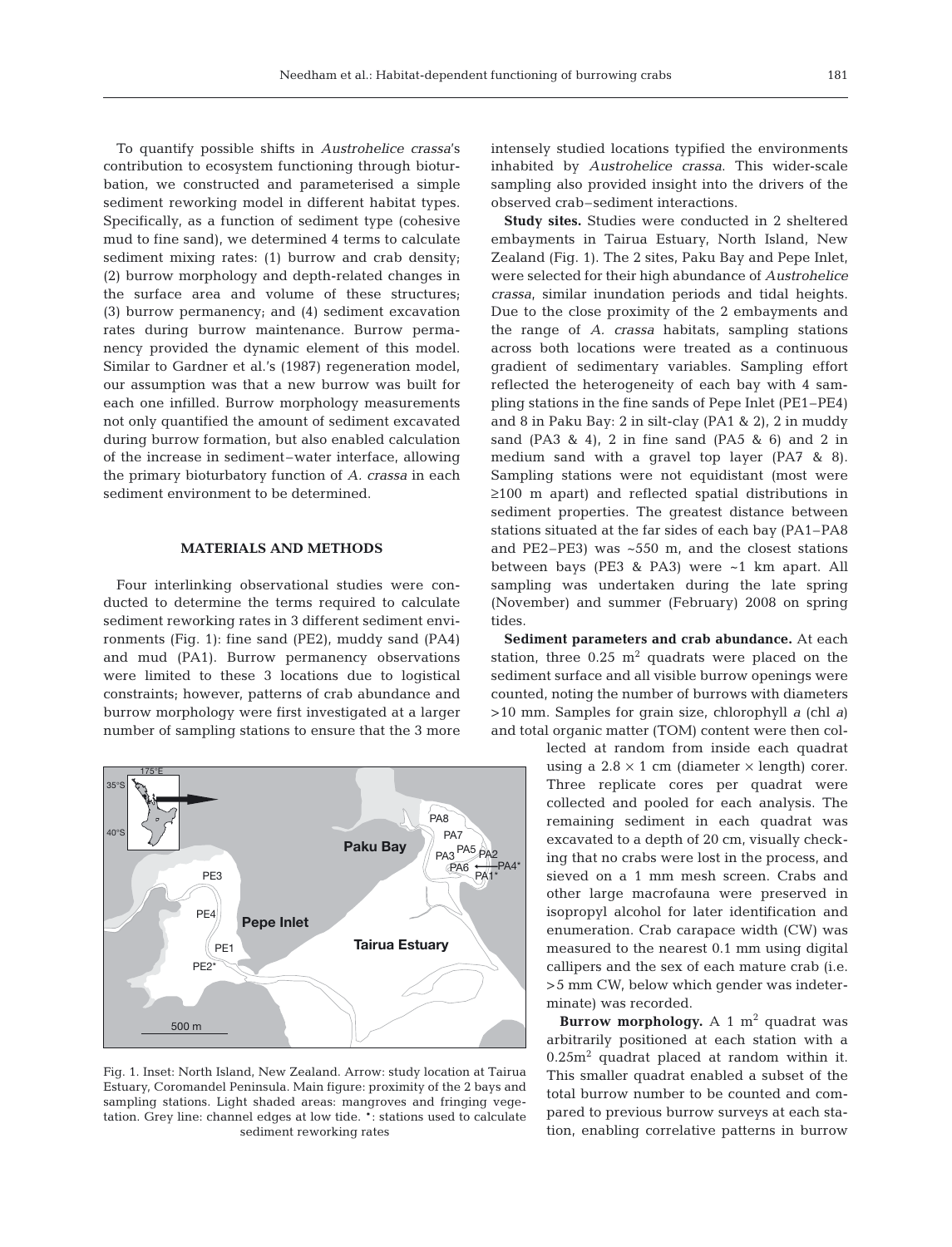morphology and density to be elucidated. At each station, 10 burrows were randomly selected from a numbered grid of 25 cells (20  $\times$  20 cm) within the 1 m<sup>2</sup> quadrat. Only one burrow per cell was cast, and prior to pouring the resin, each burrow opening was measured across both axes. Burrow casts were not collected from PA8, as this area had been subject to disturbance, leaving very few visible burrows present. A PVC collar (either 6 or 12 cm in diameter depending on the size of the burrow opening) was placed on the sediment surface, separating the burrow opening from its surroundings. Catalysed polyester resin (Norski Products) was poured into each burrow until flush with the sediment surface. Resin casts were left *in situ* for 24 h to harden before being excavated from the sediment by hand. Casts were left to air dry for an additional 7 d before being thoroughly cleaned of residual sediment with a brush. Casts were analysed morphometrically by dividing each burrow into its

component shapes (e.g. cone-shaped burrow entrance, cylindrical burrow shaft, etc.). Surface area and volume were calculated from the linear dimensions of each component shape and then summed. Burrow length was calculated similarly. Maximum depth was measured directly from the level of the sediment surface to the deepest point of the cast and the number of surface openings and overall burrow shape, irrespective of size, was recorded.

Eight different and distinct burrow forms were categorised across the 11 stations (Fig. 2). These ranged from the simple cone-, i- and j-shaped burrows to complex structures known as 'inverted y' and 'branching'. Some burrows (y- and u-shaped) were classified by their dual surface openings. Large matrices of interconnecting burrows were also observed in association with burrowing shrimp species. These burrows were described as 'complex'.

**Burrow permanency.** Three stations from the original 12 were established for monitoring burrow permanency from which the rate of decay could be estimated. Each station had adult *Austrohelice crassa* densities  $>10$  ind. 0.25 m<sup>-2</sup> and best represented 3 distinct habitats found within the sediment gradient (see Fig. 3a): mud (PA1), muddy sand (PA4) and fine clean sand (PE2). Five  $0.25$  m<sup>2</sup> plots marked at the corners with pegs (1 cm diameter) were created along a transect parallel to the incoming tide at lower mid-tide level. In each plot, 10 burrows with an aperture >10 mm were measured and individually marked using numbered thin wire flags. On each visit, the presence/absence of flagged burrows was recorded and the total number of burrows (>10 mm diameter) within each quadrat was counted to look for changes in burrow density over time. All 15 quadrats were visited daily for 1 wk, weekly for 1 mo and monthly for 2 mo.

**Burrow maintenance.** In unconsolidated sandy sediments, *Austrohelice crassa* clear their burrows just after the sand flat is exposed. Sediments are pelletized and removed from the burrow by the occupant crab. These pellets are usually dark in colour, relative to ambient surface sediments, and easily distinguished from feeding pellets. In muddy, cohesive sediments, signs of burrow maintenance were not as apparent, as lower bedload transport appears to reduce the frequency of burrow clearance (H. R. Needham pers. obs.). Similarly, in the coarsest-grained stations, where



Fig. 2. Casts of the 8 burrow forms found across the 11 stations. Burrow forms were classified as: (a) cone, (b) u, (c) j, (d) i, (e) inverted y, (f) y, (g) branching, and (h) complex (formed with other species; in this instance, alpheid shrimp)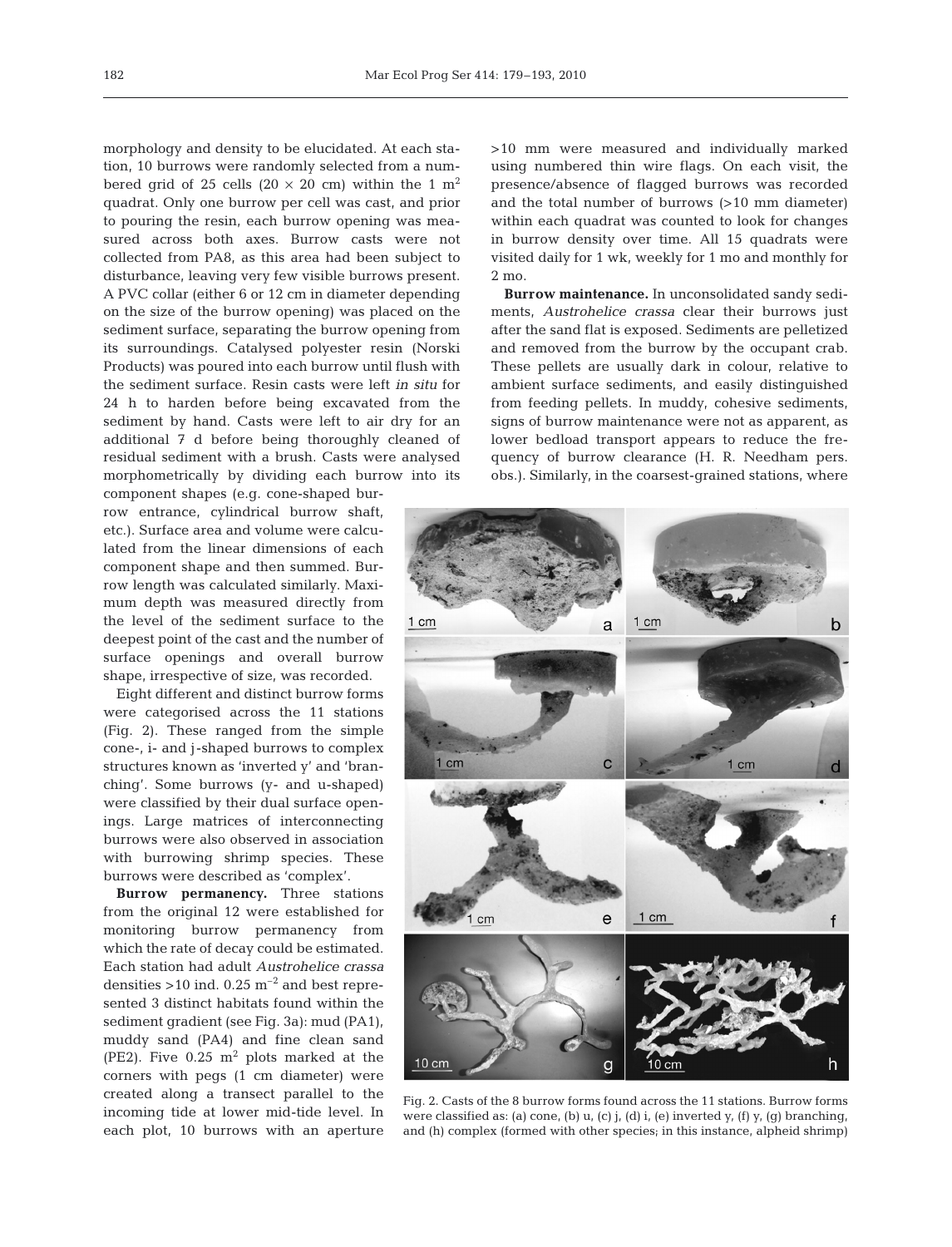a gravel top layer was present, pellets were not distinct, making measurements of burrow maintenance only possible in fine sand.

To measure the amount of sediment cleared from a burrow as the tide receded, six  $0.25$  m<sup>2</sup> plots were created 5 m apart on a transect running from the shore to the channel edge (as elevation changes were minimal) at PE1 (Fig. 1). Each plot was positioned and marked with corner pegs (1 cm diameter) as soon as the tide uncovered the area. Sampling began 1 h after each plot was exposed to air, as burrow clearance by *Austrohelice crassa* generally starts at this time. An ~8 min lag between dewatering of each plot meant all sediment collection could be completed on 1 tide. To commence sampling, all burrows with excavated sediment surrounding the opening were individually marked with numbered fine wire flags. Each burrow opening was measured across both axes to the nearest millimetre and the pellets were removed using a small steel spatula. Marked burrows were repeatedly sampled on an hourly basis until no further excavate was found (~3 h post-exposure). Transect surveys were repeated on 3 consecutive days with plots placed parallel to, but spaced 5 m away from, the previous day's site. The excavated sediment was frozen at –20°C until analysis for dry weight (DW), TOM and grain size was conducted.

**Sediment analyses.** TOM was determined through loss on ignition from dried sediments (105°C for 24 h), after combustion for 5.5 h at 550°C (Dean 1974). Sediments for particle size analysis were treated with 10% hydrogen peroxide to remove organic matter (Day 1965) before analysis on a Malvern mastersizer-S (300 FR lens) to determine grain size fractions in the range of 0.05 to 2000 µm. Chl *a* ( $\mu$ g g<sup>-1</sup> DW) was determined from freeze-dried sediment and extracted in 90% acetone for 24 h before centrifugation; concentrations were determined fluorometrically, on a Turner 10-AU fluorometer, using an acidification step to separate phaeophytin concentration from that of photosynthetic pigments (Arar & Collins 1997).

**Data analysis.** Correlation coefficients (Pearson's r) were calculated to determine relationships between crab and burrow density and sediment properties across all 12 stations. Correlation-based principal component analysis (PCA) was used to visualise the sediment gradient based on the measured sediment variables. All axes were normalised to enable comparison of Euclidean distances between sample points, irrespective of the measurement units. Highly correlated variables were excluded when  $r > 0.8$ . From this PCA, 3 distinct stations were selected for the estimation of sediment reworking rates. To assess differences in crab size between stations, a Kruskal-Wallis test was conducted with post hoc multiple comparisons tests, as parametric ANOVA assumptions were not met. The

number of burrows remaining through time were used to estimate burrow decay rates  $(k \, d^{-1})$  by fitting an exponential decay model  $(Y = Y_0e^{-kt})$  using non-linear least squares regression with the Levenberg-Marquardt algorithm as the measure of estimation (Levenberg 1944). The decay constant of each sediment type was used to calculate the mean burrow permanency  $(B_p = 1/k)$  in each of the 3 locations. Oneway ANOVA was used to test if burrow maintenance rates differed as a function of shore position. Type III sums of squares were used to perform this analysis due to the differing burrow number in each quadrat. Simple linear regression was used to establish if relationships between the DW of sediment expelled and burrow aperture existed. All analyses were computed using Statistica software (Stat Soft, release 8) apart from PCA where Primer V6 (Primer-E) was used.

**Model calculations.** To calculate sediment reworking rates in the mud (PA1), muddy sand (PA4) and sand (PE2), resin cast data from each location were used to determine the average amount of sediment exhumed when a burrow is first created  $(B<sub>gi</sub> \t g \t DW)$  using the formula:

$$
B_{\rm g} = V \rho
$$

where *V* is the mean volume of adult burrows cast  $(cm<sup>3</sup>)$  in each station and  $\rho$  is the salt-corrected dry bulk density of the sediment  $(g \text{ cm}^{-3})$  from that location. Sediment reworking rates (*SR*; g DW  $m^{-2}$  SLM<sup>-1</sup>) were then calculated for each of the 3 sediment types as follows:

$$
SR = B_{\rm g} C_{\rm n} (\text{SLM}/B_{\rm p})
$$

where SLM (summer lunar month) is a constant 28 d,  $C_n$  is the mean crab density (ind.  $m^{-2}$ ) and  $B_p$  is the mean crab burrow permanency (d) in each location. Our equation, like that of Katz (1980) and Gardner et al. (1987), assumes that the rates of burrow construction and collapse are equal, i.e. a crab makes a new burrow each time an old burrow collapses. For the sand site only, the mean amount of sediment excavated during burrow maintenance (*BM*; g DW m–2  $SLM^{-1}$ ) was also calculated:

#### $BM = C_n(S_e \text{Ti})$

where  $S_e$  is the mean amount of sediment excavated (g  $DW$  crab<sup>-1</sup> low tide<sup>-1</sup>) and Ti is the number of tidal exposures per lunar month (a constant 56, 2 exposures per day for 28 d). Therefore, total sediment reworking  $(TSR; qDWm^{-2}SLM^{-1})$  can be summarised as:

## *TSR* = *SR* + *BM*

The increase in sediment surface area created by *Austrohelice crassa* burrows was estimated from resin casts of adult crab burrows found in the 3 locations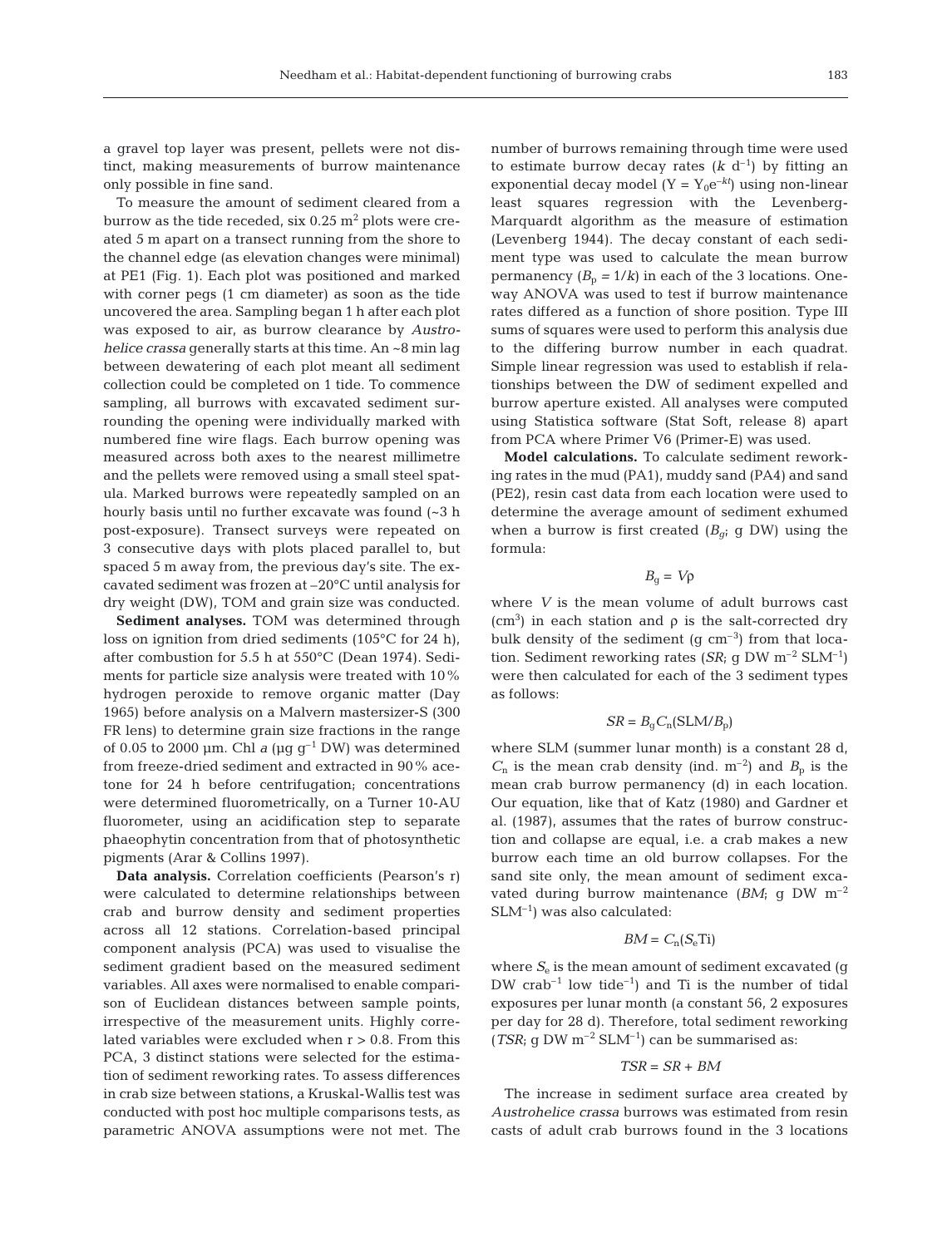$(n = 8)$ . Burrow density information from each location enabled estimations of the total increase in sediment surface area through *A. crassa* bioturbation. Similarly, total burrow volume of each area, based on burrow density, was also calculated. Upper and lower confidence intervals (95%) around the mean were carried forward through each step of the calculation to gain an estimate of associated error.

## **RESULTS**

#### **Sediment surface properties**

Sites spanned the range from fine silt-clay (mean grain size =  $22 \mu m$ ) at PA1 to medium sand with a gravel top layer (mean grain size  $= 257 \mu m$ ) at PA8 (Table 1). The muddiest site, PA1, exhibited the greatest sediment TOM, silt-clay and chl *a* content. Silt-clay content ranged from 77.3 to 10.4% across the sediment gradient, whilst TOM content ranged from 6% in fine sediments down to 2.3% in sand. Chl *a* concentration varied between stations from 18.3 to 8.6  $\mu$ m g DW<sup>-1</sup>, with the highest concentration in the muddiest and lowest concentration in the coarsest sediments. Sediment properties showed strong, significant correlations with each other, indicating predictable relationships between parameters across the spectrum of sites (Table 2). A 2-dimensional correlation-based PCA ordination of surface sediment properties showed that 65.5% of the variation among sites was explained by median grain size and silt-clay content on PC1 (eigenvalue 3.93), with a further 24.7% variation attributable to the biologically derived pigments (chl *a* and phaeophytin) on PC2 (eigenvalue 1.48; Fig. 3a). This PCA also visually highlights the spread of the 3 stations chosen for the calculation of sediment reworking rates driven mainly by differences on axis PC1.

# **Abundance and distribution**

*Austrohelice crassa* populations showed a similar range in CW across 11 of the 12 sites, with a mean ( $\pm$ SD) CW ranging from 5.8  $\pm$  2.3 mm at PA5 to 8.6  $\pm$ 3.7 mm at PE3 (Fig. 4a). PA3 was the only station where mean crab CW  $(9.8 \pm 2.7 \text{ mm})$  was greater than at any of the other sampled locations (Kruskal-Wallis multiple comparisons test, all  $p < 0.018$ ). The stations with the greatest crab abundance were PA1, PA4 and PA7, with a peak density of  $55.3 \pm 7.1$  ind.<sup>-1</sup>  $0.25$  m<sup>-2</sup> at PA4 (Fig. 4b). These 3 stations all had high silt-clay content, despite differing in other sediment properties (Table 1). Burrow density  $(0.25 \text{ m}^{-2})$ ranged from 295  $\pm$  44.17 at PA1 to 26  $\pm$  2.65 at PE1 (Fig. 4c). Differences in burrow:crab ratio (Fig. 4d) were observed across the sediment gradient, with the greatest number of burrows per crab occurring at the muddiest station, PA1 (5.7  $\pm$  0.7), with the closest association being  $1.4 \pm 0.3$  burrows per crab in fine clean sand (PE2).

The crab population was split into 2 categories, juveniles (<5 mm CW) and adults (>5 mm CW), which were both shown to correlate significantly with burrow density ( $p < 0.001$ ; Table 2). Strong correlations ( $p <$ 0.005) with percentage silt-clay, porosity and TOM over that of grain size  $(p = 0.042)$  were also apparent.

Table 1. Surface sediment properties across the 12 stations sampled in Tairua Estuary. Values represent averages of the 0–1 cm layer in all but granulometric samples, which were taken to a depth of 2 cm. SD in parentheses (n = 3). Sites are ordered according to mean grain size, from finest (PA1) to coarsest (PA7). TOM: total organic matter; chl *a*: sediment chlorophyll *a*; phaeo: sediment phaeopigment

| <b>Station</b>                                                | <b>TOM</b><br>(%) | Chl $a$<br>$(\mu q \, q^{-1})$ | Phaeo<br>$(\mu q \, q^{-1})$ | Median grain size<br>$(\mu m)$ | Silt-clay<br>(% ) | Porosity   | Water content<br>(%) |
|---------------------------------------------------------------|-------------------|--------------------------------|------------------------------|--------------------------------|-------------------|------------|----------------------|
| PA1 <sup>a</sup>                                              | 6.0(0.13)         | 18.3(0.9)                      | 12.6(2.4)                    | 22(3)                          | 77.3 (3.8)        | 0.66(0.01) | 76.3 (4.0)           |
| PA <sub>2</sub>                                               | 4.2(0.70)         | 13.7(6.4)                      | 17.1 (12.0)                  | 94 (62)                        | 53.1(24.3)        | 0.55(0.03) | 47.8 (6.0)           |
| PA <sub>3</sub>                                               | 4.3(0.46)         | 13.2(2.5)                      | 13.2(2.0)                    | 94 (47)                        | 42.6(19.1)        | 0.57(0.00) | 50.6(0.4)            |
| $PA4^a$                                                       | 4.4(0.41)         | 17.1(1.6)                      | 17.1(1.5)                    | 96 (43)                        | 42.1(9.8)         | 0.58(0.01) | 53.4 (2.6)           |
| PE3                                                           | 3.9(1.03)         | 14.9(1.3)                      | 19.2(3.8)                    | 162 (29)                       | 19.9(6.1)         | 0.49(0.04) | 31.7(5.4)            |
| PA <sub>5</sub>                                               | 3.8(0.12)         | 15.7(2.6)                      | 15.7(0.6)                    | 168(3)                         | 23.1(0.7)         | 0.44(0.02) | 30.0(2.2)            |
| $PE2^a$                                                       | 2.3(0.03)         | 14.4(2.9)                      | 19.2(3.8)                    | 168 (16)                       | 19.3(3.3)         | 0.39(0.01) | 25.2(0.9)            |
| PA <sub>6</sub>                                               | 3.0(0.16)         | 11.5(1.0)                      | 8.8(5.3)                     | 170 (9)                        | 21.4(9.8)         | 0.47(0.01) | 34.4(1.4)            |
| PE4                                                           | 2.3(0.33)         | 10.7(4.3)                      | 15.6(4.0)                    | 171 (34)                       | 26.1(14.4)        | 0.41(0.04) | 27.4(5.0)            |
| PE1                                                           | 2.7(0.35)         | 15.7(5.5)                      | 28.2 (24.4)                  | 174 (7)                        | 10.4(0.4)         | 0.42(0.03) | 27.8(3.2)            |
| PA7                                                           | 2.9(0.23)         | 11.9(2.3)                      | 6.7(1.3)                     | 256(22)                        | 40.7(1.1)         | 0.45(0.02) | 31.1(2.0)            |
| PA8                                                           | 2.7(0.45)         | 8.6(0.7)                       | 8.6(0.8)                     | 257 (39)                       | 23.1(5.54)        | 0.45(0.07) | 32.1(0.8)            |
| <sup>a</sup> Stations used in sediment reworking calculations |                   |                                |                              |                                |                   |            |                      |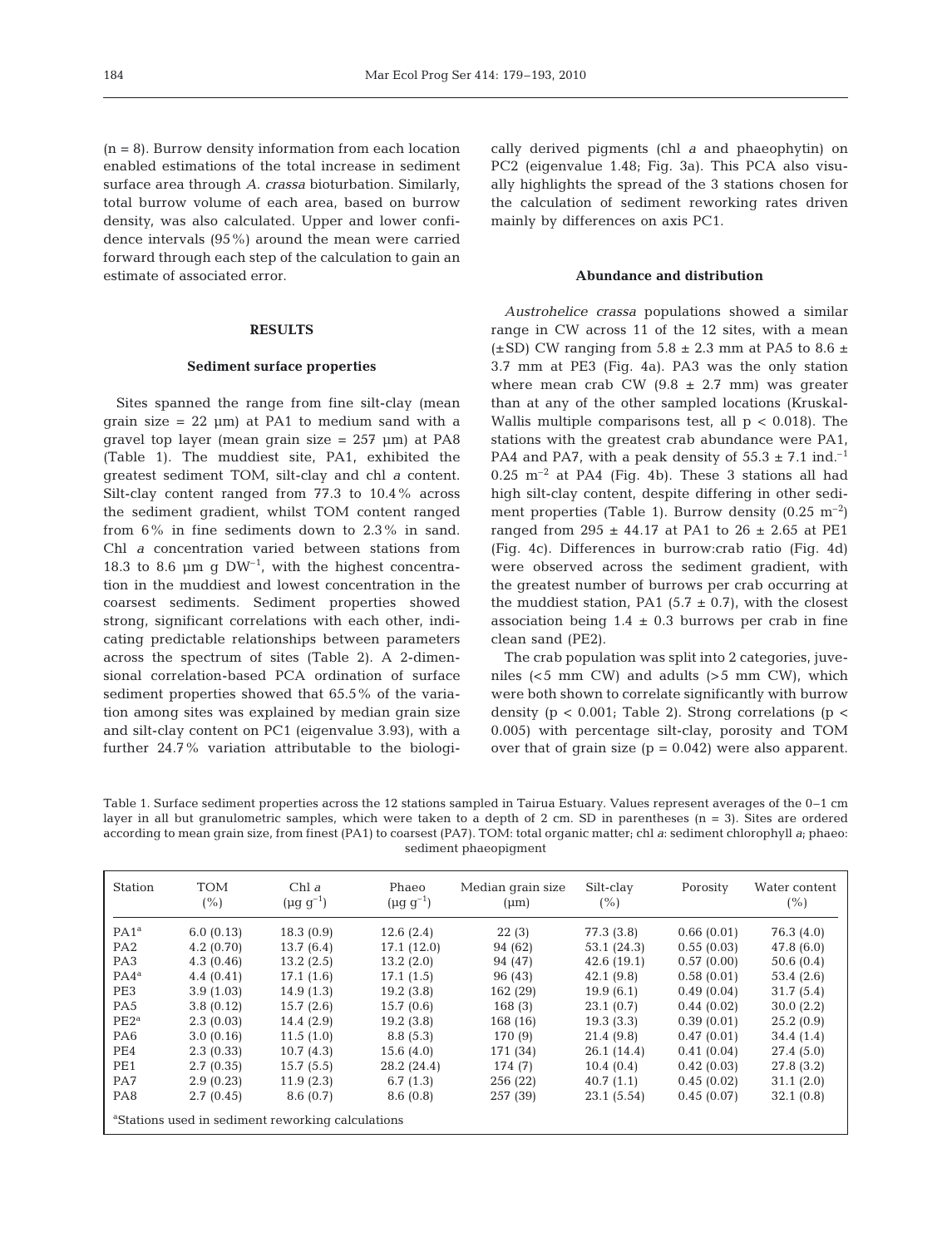Table 2. Pearson's r correlation coefficients calculated between *Austrohelice crassa* densities, burrow densities and surface sediment properties from each of the 12 stations across the sediment gradient. Juvenile: total < 5 mm CW; Adult: total > 5 mm CW; CW: carapace width; TOM: total organic matter; chl *a*: sediment chlorophyll *a*; phaeo: sediment phaeopigment; DW: dry weight. Significant values are in **bold**.  $^*$ :  $p = 0.05$ ;  $^{**}$ :  $p = 0.01$ ;  $^{***}$ :  $p = 0.001$ 

|                                                                                                                                                                                                                                                    | Burrow<br>density<br>$(0.25 \text{ m}^{-2})$                                                      | Juvenile<br>A. crassa<br>CW                                                  | Adult<br>A. crassa<br>CW                                              | <b>TOM</b><br>(%)                                                | Median<br>qrain size<br>$(\mu m)$                | Silt-clay<br>(%)            | Chl $a$<br>$(\mu q q^{-1})$<br>DW) | Phaeo<br>$(\mu g g^{-1})$<br>DW) | Porosity |
|----------------------------------------------------------------------------------------------------------------------------------------------------------------------------------------------------------------------------------------------------|---------------------------------------------------------------------------------------------------|------------------------------------------------------------------------------|-----------------------------------------------------------------------|------------------------------------------------------------------|--------------------------------------------------|-----------------------------|------------------------------------|----------------------------------|----------|
| Burrow density $(0.25 \text{ m}^{-2})$<br>Juvenile A. crassa CW<br>Adult A. crassa CW<br>TOM $(\% )$<br>Median grain size $(\mu m)$<br>Silt-clay $(\% )$<br>Chl a ( $\mu$ g g <sup>-1</sup> DW)<br>Phaeo ( $\mu$ g g <sup>-1</sup> DW)<br>Porosity | $0.66***$<br>$0.67***$<br>$0.79***$<br>$-0.62***$<br>$0.84***$<br>$0.41*$<br>$-0.09$<br>$0.75***$ | $0.81***$<br>$0.43**$<br>$-0.19$<br>$0.57***$<br>0.21<br>$-0.09$<br>$0.52**$ | 1<br>$0.53**$<br>$-0.36*$<br>$0.70***$<br>0.21<br>$-0.2$<br>$0.50***$ | 1<br>$-0.75***$<br>$0.78***$<br>$0.51**$<br>$-0.04$<br>$0.80***$ | $-0.70***$<br>$-0.52**$<br>$-0.16$<br>$-0.62***$ | 0.31<br>$-0.2$<br>$0.68***$ | 0.12<br>$0.41*$                    | $-0.16$                          |          |

Overall, burrow and adult crab density displayed similar relationships to measured sediment properties, the only exception being chl *a*, which correlated with burrow density only. The abundance of juvenile crabs followed that of the adult population in all but their association with mean grain size.

# **Burrow morphology**

The most common burrow forms were j- and ishaped, with branching and inverted y forms also occurring across the sediment gradient, although more frequently in fine to medium sand (Fig. 5). No burrow



Fig. 3. Two-dimensional correlation-based principal component analysis (PCA) ordination of the surface sediment properties across the sediment gradient. (a) PC1 and PC2 account for 90.2% of the total variance across the 11 stations sampled. Increasing values on PC1 correlate positively with grain size and negatively with silt-clay content (65.5%, eigenvalue 3.93). PC2 values positively correlate with sediment pigments (24.7%, eigenvalue 1.48). Overlain bubble plots display changes in the (b) number of burrow forms present, (c) mean burrow surface area and (d) total burrow surface area at each station. \*: stations used to calculate sediment reworking rates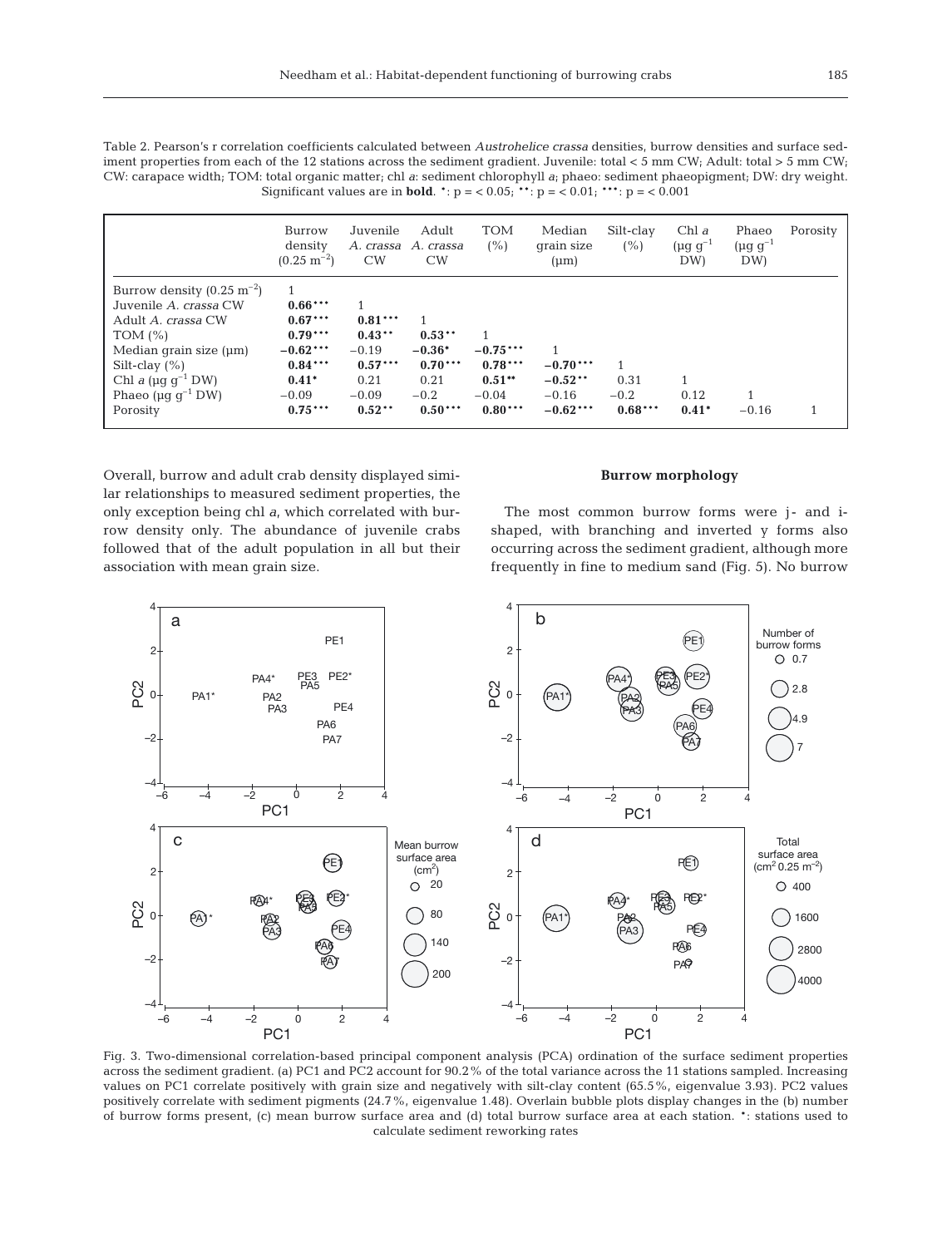

Fig. 4. Box and whisker plots of (a) *Austrohelice crassa* population size structure, (b) mean crab density, (c) burrow density and (d) burrow:crab ratio at each station. Stations are ordered according to mean grain size from finest (PA1) to coarsest (PA7). \*: stations used to calculate sediment reworking rates. The central box indicates the mean, the surrounding box represents ±1 SD and the whiskers denote the upper and lower 95% CI. Stn PA2 was removed from panels (c) and (d) due to the high density of *Alpheus* sp. burrows, which were indistinguishable from *Austrohelice crassa* burrows at the sediment surface



Fig. 5. Percentage of differing burrow forms at each of the 11 stations. Stations are ordered according to mean grain size, with PA1 the finest and PA7 the coarsest. Burrows with more than one surface opening were counted as a single burrow structure, including 'complex' multi-species casts. \*: stations used to calculate sediment reworking rates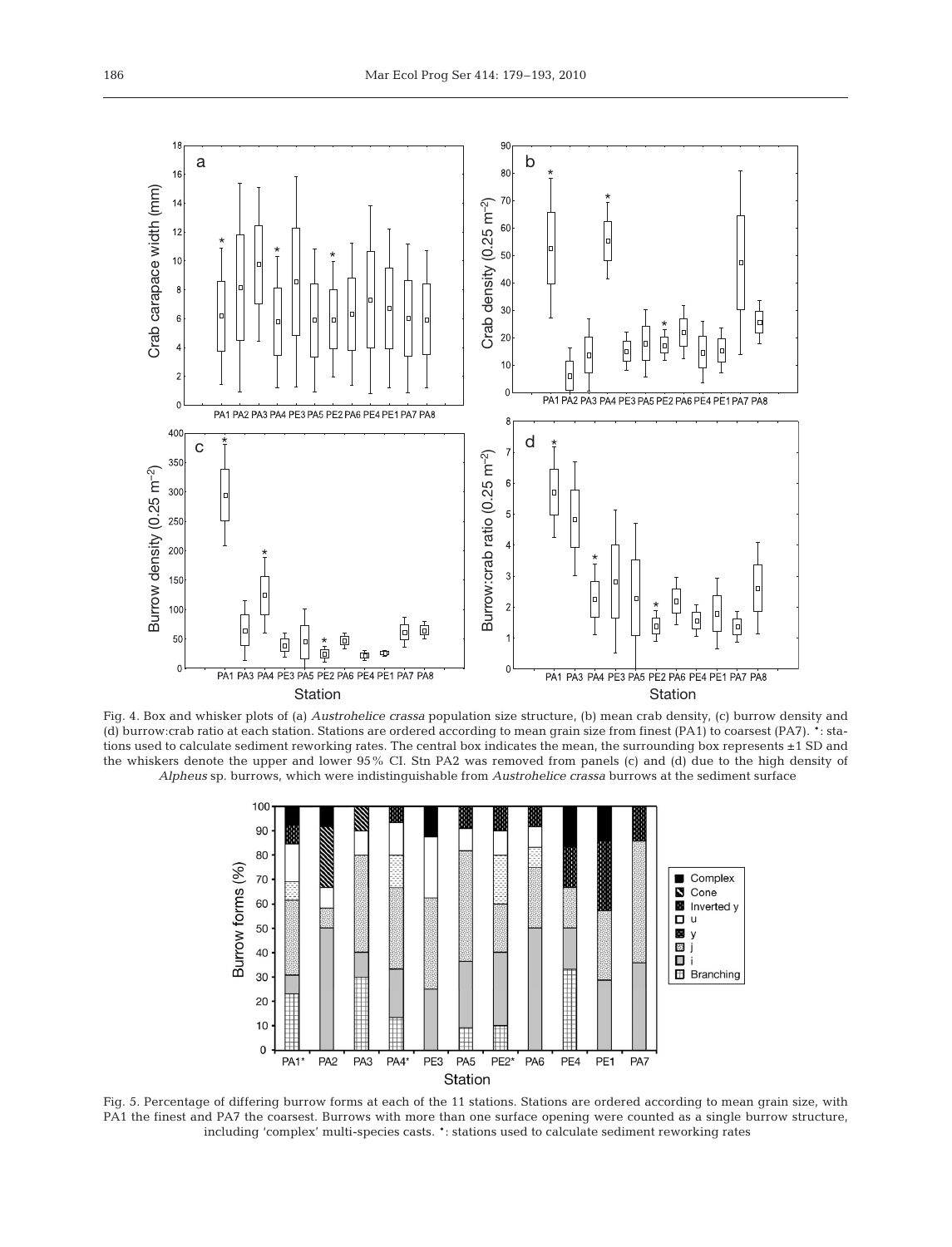forms with multiple entrances (y, u) were observed in the 3 coarsest sediments (PE4, PE1 and PA7), and cone-shaped burrows were cast at Stns PA2 and PA3 only. 'Complex' casts of mixed species found at the muddiest stations (PA1 and PA2) were created in conjunction with alpheid shrimp, whilst those at PE1, PE3 and PE4 were morphologically typical of callianassid species (Nickell & Atkinson 1995). These burrow matrices were excluded from all further analyses as it was impossible to disentangle the effects of the various crustacean burrowers.

Burrow diversity (i.e. the number of burrow forms cast at each sampling station) did not display predictable patterns across the sediment gradient despite the greatest number of burrow forms being found at the muddiest station (7, PA1) and the fewest at the coarsest station (3, PA7; Fig. 3b). Patterns in mean burrow surface area (Fig. 3c) were also inconsistent across the sediment gradient

and did not show significant correlations with any of the measured sediment parameters ( $|r| < 0.55$ ,  $p > 0.08$ ). As mean burrow surface area was highly correlated with mean burrow volume, length and depth  $(r > 0.83)$ ,  $p < 0.001$ , this pattern was similar for all burrow metrics. However, when scaled with burrow density, total surface area and, hence, other burrow metrics, showed a tendency to decrease with increasing grain size  $(r =$  $-0.71$ ,  $p = 0.014$ ; Fig. 3d).

#### **Burrow permanency**

The permanency of burrows at each station showed distinct differences across the 3 sediment types (Fig. 6). After 6 d of observations, all marked burrows at the sand station (PE2) had infilled. This differed greatly to the other 2 stations, which after 2 mo of observations had 8  $\pm$  13% (muddy sand, PA4) and 22.5  $\pm$  1.26% (mud, PA1) of their marked burrows remaining. No major fluctuations in total burrow number per station were witnessed during the observational period, indicating a steady state in the rate of burrow formation and decay. The fitted exponential decay models were all highly significant ( $r^2 > 0.89$ ,  $p < 0.0001$ ; Fig. 5), with the decay constant (*k*) differing by an order of magnitude between sand and mud. Sand showed the fastest rate of decline ( $k = 0.72$ , 95% CI = 0.63 to 0.81 d<sup>-1</sup>) and mud the slowest  $(k = 0.039, 95\% \text{ CI} = 0.031 \text{ to } 0.046$  $d^{-1}$ ), with muddy sand displaying more similarities with mud ( $k = 0.092$ , 95% CI = 0.068 to 0.117 d<sup>-1</sup>). The mean burrow permanency (1/*k*) indicated a burrow



Fig. 6. Density (means  $\pm$  SE) of marked burrows remaining as a function of time and sediment type. The fitted exponential decay models are: sand  $y = 10e^{(-0.720t)}$  ( $r^2 = 0.99$ ,  $p = 0.0001$ ); muddy sand,  $y = 10e^{(-0.092t)}$  $(r^2 = 0.89, p = 0.0001)$  and mud  $y = 10e^{(-0.0390t)} (r^2 = 0.94, p = 0.0001)$ .

would last on average 25.7 d in mud, 10.8 d at the intermediate site and only 1.4 d in sand.

#### **Sediment evacuation during burrow maintenance**

The amount of sediment excavated during burrow maintenance at low tide was highly variable (Fig. 7). The amount of sediment excavated (g DW burrow<sup>-1</sup>) did not differ with shore position across the 3 transects  $(F = 1.78, df = 5, p = 0.12)$ , so all data were pooled. Burrow aperture size was related to the amount of sediment excavated across all 141 burrows ( $r^2$  = 0.25 p < 0.001; Fig. 7). On average, this material contained  $2.5 \pm$ 0.6% TOM, a fractionally lower value than that of the surface sediment of the surrounding area  $(2.8 \pm 0.9\%)$ . Mean grain size of the pelletized material did not differ from that of the sediment surface  $(170 \pm 24 \text{ }\mu\text{m})$ .

# **Differences in burrow surface area and sediment reworking rates with grain size**

Total burrow wall surface area was estimated to average  $14\,180\ \mathrm{cm^2\,m^{-2}}$  in mud, almost 3 times greater than the 4968  $\text{cm}^2 \text{ m}^{-2}$  estimated for the muddy sand site and 6.5 times greater than the  $2180 \text{ cm}^2 \text{ m}^{-2}$  in fine sand (Table 3). This equates to a mean increase in the sediment–water interface of 142% (mud), 50% (muddy sand) and 22% (sand) through the presence of *Austrohelice crassa* burrows. Total burrow volume displayed similar trends to that of increased sedi-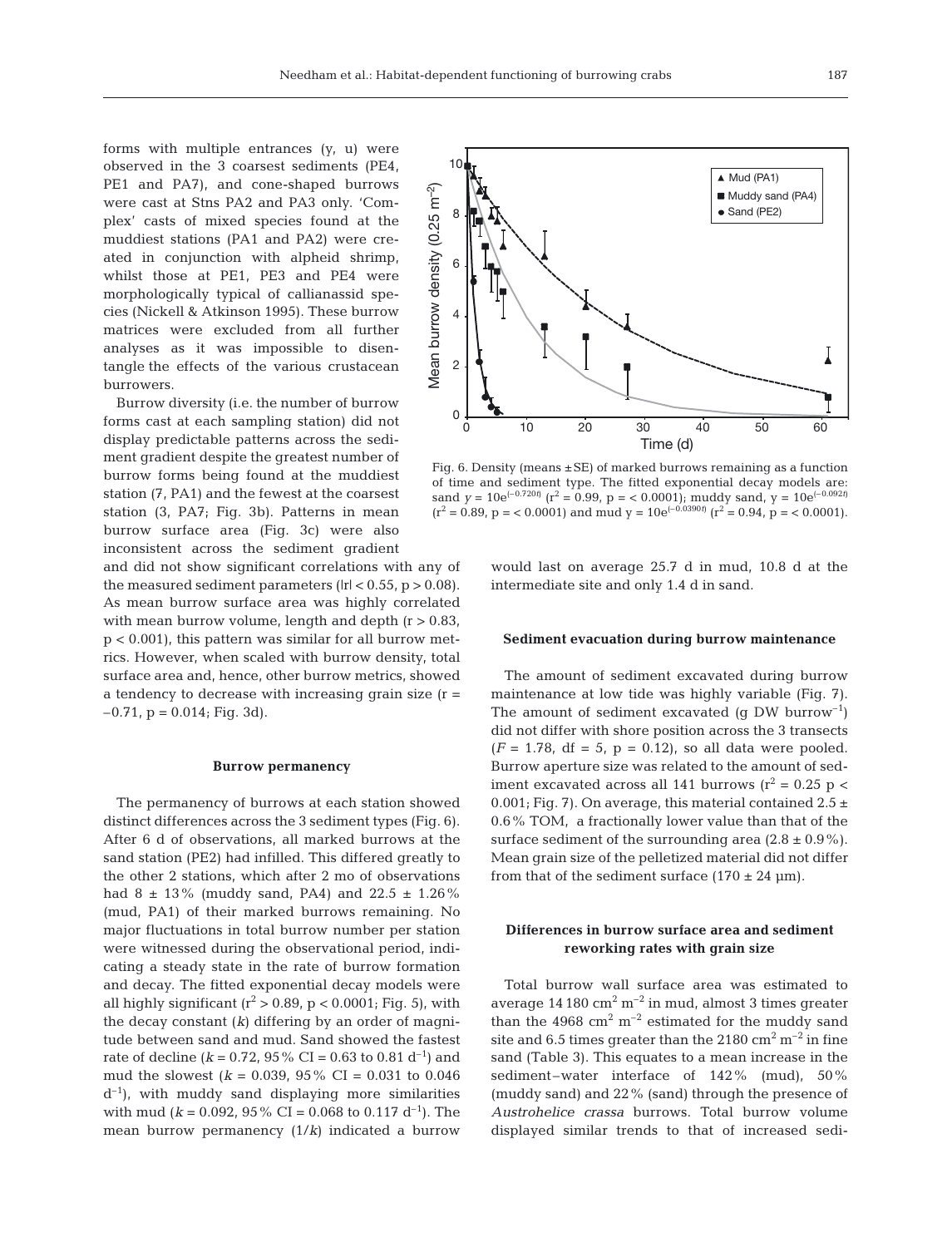

Fig. 7. Relationship between burrow aperture diameter and the amount of sediment brought to the surface during burrow maintenance  $(r^2 = 0.25,$ p = < 0.001). All samples were collected from transects near Stn PE1

ment–water interface: total burrow volume was greatest in mud (4635 cm<sup>3</sup> m<sup>-2</sup>), which was 3.8 times greater than the 1373  $\text{cm}^3 \text{ m}^{-2}$  at the muddy sand site and 4.7 times greater than the 997  $\text{cm}^3$   $\text{m}^{-2}$  in sand (Table 3).

Rates of sediment reworking were very similar in both mud and muddy sand locations (about 3.1 kg DW sediment  $m^{-2}$  SLM<sup>-1</sup>), whilst reworking in sand was much greater (47.2 kg DW sediment  $m^{-2}$  SLM<sup>-1</sup>; Table 3). These estimates were converted to monthly percentages (using the median burrow depth to calculate the volume of sediment available to crabs) to enable comparisons across stations and times. On average, 7.4% of the sediment volume available to *Austrohelice crassa* was reworked monthly in summer at both the mud and muddy sand stations. Sand proved much more dynamic, with almost 82% of the sediment volume being reworked per month. The greatest variance in burrow reworking estimates was evident at the sandy station (95%  $CI = 9.8$  to 244%). The lower estimate for sand was still greater than the mean sediment reworking rate of both other sediment types, indicating functionally important differences in rates of sediment mixing.

Burrow maintenance also contributed to sediment reworking rates in sand, and the average amount of sediment excavated for

maintenance purposes from adult burrows was incorporated into total sediment reworking rates (Table 3). It was assumed that crabs showed similar circatidal rhythms, excavating equivalent amounts of sediment irrespective of the time of low tide. Including these extra sediment expulsions increased the upper estimate of sediment reworking to 333%, the mean to 129% and the lower estimate to 24%, generating a total mean sediment reworking rate over 17 times

Table 3. Sediment surface area extension and reworking estimates calculated for 3 differing sediment types: mud (PA1), muddy sand (PA4) and sand (PE2). Values are means (95% CI) for adult burrows only. Burrow maintenance samples were only collected at PE2. *B*g: burrow dry weight (DW); *C*n: crab density; *B*p: burrow permanency; *SR*: sediment reworking rate; SLM: summer lunar month (28 d); *S*e: sediment excavated as maintenance pellets; *BM*: sediment excavated during burrow maintenance; *TSR*: total sediment reworking rate including *BM* and *SR* values

|                                                  | Mud                 | Muddy sand          | Sand                |
|--------------------------------------------------|---------------------|---------------------|---------------------|
| Burrow density (no. $m^{-2}$ )                   | $207(143 - 271)$    | $144(134-154)$      | $30.7(5.71 - 58.3)$ |
| Burrow volume $\rm (cm^3)$                       | $22.4(17.5-53.4)$   | $9.5(5.77 - 18.7)$  | $32.5(11.7-37.4)$   |
| Total burrow volume $\rm (cm^3~m^{-2})$          | 4635 (2499-14439)   | 1373 (774-2874)     | 997 (66.6-2178)     |
| Burrow surface area $\rm (cm^2)$                 | 68.6 (35.2-102)     | $34.5(25.7 - 43.3)$ | $71.0(29.5 - 113)$  |
| Total burrow surface area $\rm (cm^2~m^{-2})$    | 14180 (5027-27564)  | 4968 (3446-6668)    | 2180 (168-6588)     |
| % increase surface area                          | $142(50.3-276)$     | $49.7(34.4 - 66.6)$ | $21.8(16.8-65.8)$   |
| $B_{\alpha}$ (g DW)                              | $20.2(6.75 - 33.6)$ | $11.0(6.9-15.0)$    | $48.8(17.5 - 80.1)$ |
| $C_n$ (ind. $m^{-2}$ )                           | $141(61.6-221)$     | $109(29.0-190)$     | $48.0(18.2 - 77.8)$ |
| $B_{\rm p}$ (d)                                  | $25.7(21.5-31.8)$   | $10.8(8.57 - 14.8)$ | $1.39(1.24 - 1.58)$ |
| Median burrow depth (cm)                         | 4.7                 | 3.6                 | 3.9                 |
| Available sediment (kg DW $m^{-2}$ )             | 42.3                | 41.4                | 57.7                |
| $SR$ (kg m <sup>-2</sup> SLM <sup>-1</sup> )     | $3.1(0.37-9.7)$     | $3.1(0.38-9.3)$     | $47.2(5.7 - 141)$   |
| % <i>SR</i> $(SLM^{-1})$                         | $7.4(0.87 - 22.9)$  | $7.5(0.92 - 22.5)$  | $81.8(9.8-244)$     |
| $S_e$ (kg crab <sup>-1</sup> SLM <sup>-1</sup> ) |                     |                     | $0.56(0.45 - 0.67)$ |
| $BM$ (kq m <sup>-2</sup> SLM <sup>-1</sup> )     |                     |                     | $26.9(8.3-52.0)$    |
| $TSR$ (kg m <sup>-2</sup> SLM <sup>-1</sup> )    |                     |                     | 74.2 (14.0-192)     |
| $% TSR(SLM^{-1})$                                |                     |                     | $129(24.2-333)$     |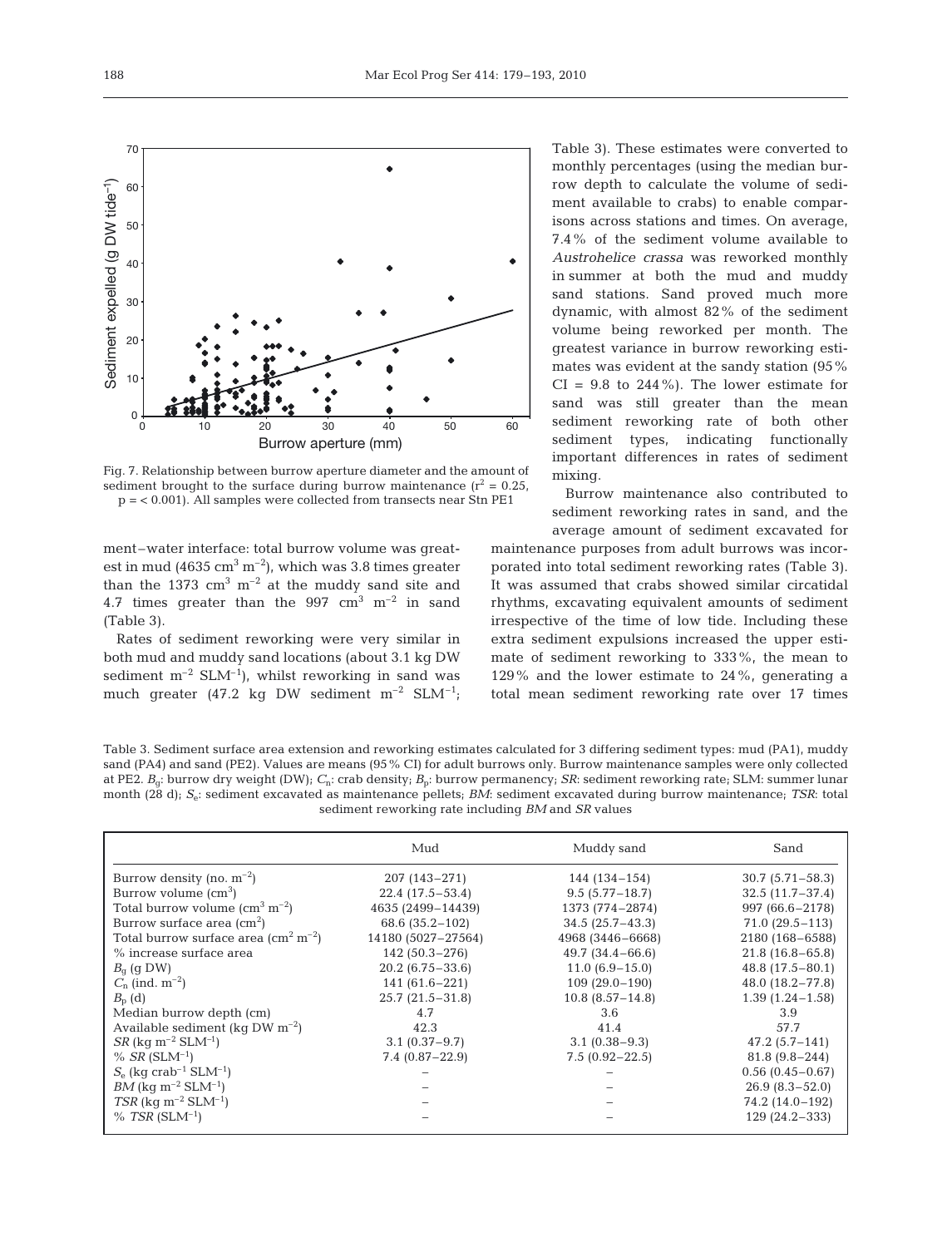greater than that of muddy sand or mud per lunar month, with an average of 74.2 kg  $\text{m}^{-2}$  SLM<sup>-1</sup>. Based on this calculation, the entire sedimentary area available to *Austrohelice crassa* (to a median depth of 38.5 mm in this instance) would be turned over 1.3 times each month at Stn PE2.

# **DISCUSSION**

The present study demonstrates that the sediment environment in which *Austrohelice crassa* resides can alter its primary mode of bioturbation from a burrow builder in cohesive sediments to that of a bulldozer in sandier sediments. These differences in organism behaviour and activity affect functionality across sediment types. This suggests a need to understand both the natural history and environmental context of an organism if we are to develop adequate surrogates for ecosystem functioning using biological traits analysis (Suding et al. 2008). Recognition of the importance of natural history and environmental context will also help us comprehend the myriad of ecosystem services derived from seafloor ecosystems and better predict how they may respond to habitat change.

#### **Extension of the sediment–water interface**

When all highly correlated mean burrow metrics (length, depth, volume and surface area) were assessed across the sediment gradient, no obvious differences associated with sediment type were apparent due to the variation in burrow forms and sizes within each station. However, when surface area was scaled with burrow density (giving total burrow surface area), trends across the sediment gradient were evident, with the greatest surface area in mud and lowest in the coarsest sand (Fig. 3c). Indeed, when considering the 3 stations where sediment reworking was estimated, the muddiest station displayed a much greater total burrow surface area than either of the other 2 stations, despite mean burrow surface area and volume being greater in sand (Table 3). The muddy sand station showed a reduced mean burrow surface area and volume compared to the other 2 stations, likely caused by a reduction in mean burrow length and fewer funnelshaped burrow apertures. Burrow lumen were observed to be larger and more symmetrical in sand than at either of the other 2 stations, which potentially acts as a stabilising mechanism for structures in less cohesive sediments.

Morrisey et al. (1999) found *Austrohelice crassa* burrows were of a simpler morphology in sand, with burrows up to 14.8 times larger in mud. We found that although the number of burrow forms present did not show predictable relationships with sediment type across the entire sediment gradient, the greatest numbers of burrow forms were cast in the muddiest sediments and the fewest in the coarsest sediments, but these were not always the simplest forms. However, some loss of complexity was indicated by the lack of burrows with multiple surface openings in coarser sediments, potentially elevating the observed burrow:crab ratio found in muddier habitats (Figs. 4 & 5).

#### **Sediment reworking**

Cohesive sediments were shown to be much more static than non-cohesive sediments. Rates of reworking were very similar in mud and muddy sand as, despite a significantly larger number of adult crabs being present in the mud, burrow permanency was longer (Table 3). Although burrows had the greatest median depth in mud, the density of sediment was lower than in either of the other 2 habitats, leading to differences in the available dry weight of sediment for crabs to exhume. This equated to over an order of magnitude difference in the percentage volume of sediment reworked by *Austrohelice crassa* between sand and muddier sediments. The main driver of this difference (in conjunction with organism density) is burrow permanency. A 20% increase in silt-clay content meant burrow permanency in muddy sand was almost 8.5 times that of sand alone. A further 35% increase in silt-clay doubled the mean burrow life from that of muddy sand, making burrows at the muddy station over 18 times more stable than those in fine, clean sand. Our assumption, that for every burrow that collapses a new one is formed, appeared valid, as total burrow density in each station maintained a steady state throughout the observation period. This also indicates that the burrow markers did not have any adverse affects on crab behaviour.

Burrow maintenance rates in sand contributed greatly to the total reworking rates. In combination with the burrow construction-based estimates, this activity meant *Austrohelice crassa* would completely turn over the available sediment volume 1.3 times each summer lunar month. The excavated sediment did not differ greatly in grain size or TOM from that of the sediment surface. This again highlights that sediment mixing is frequent. Although burrow maintenance data was not collected at the mud and muddy sand stations, we assume that bedload transport would be greatly reduced in more cohesive, lower energy environments and hence the frequency of burrow maintenance would be less. Therefore, whilst the inclusion of burrow maintenance rates in mud and muddy sand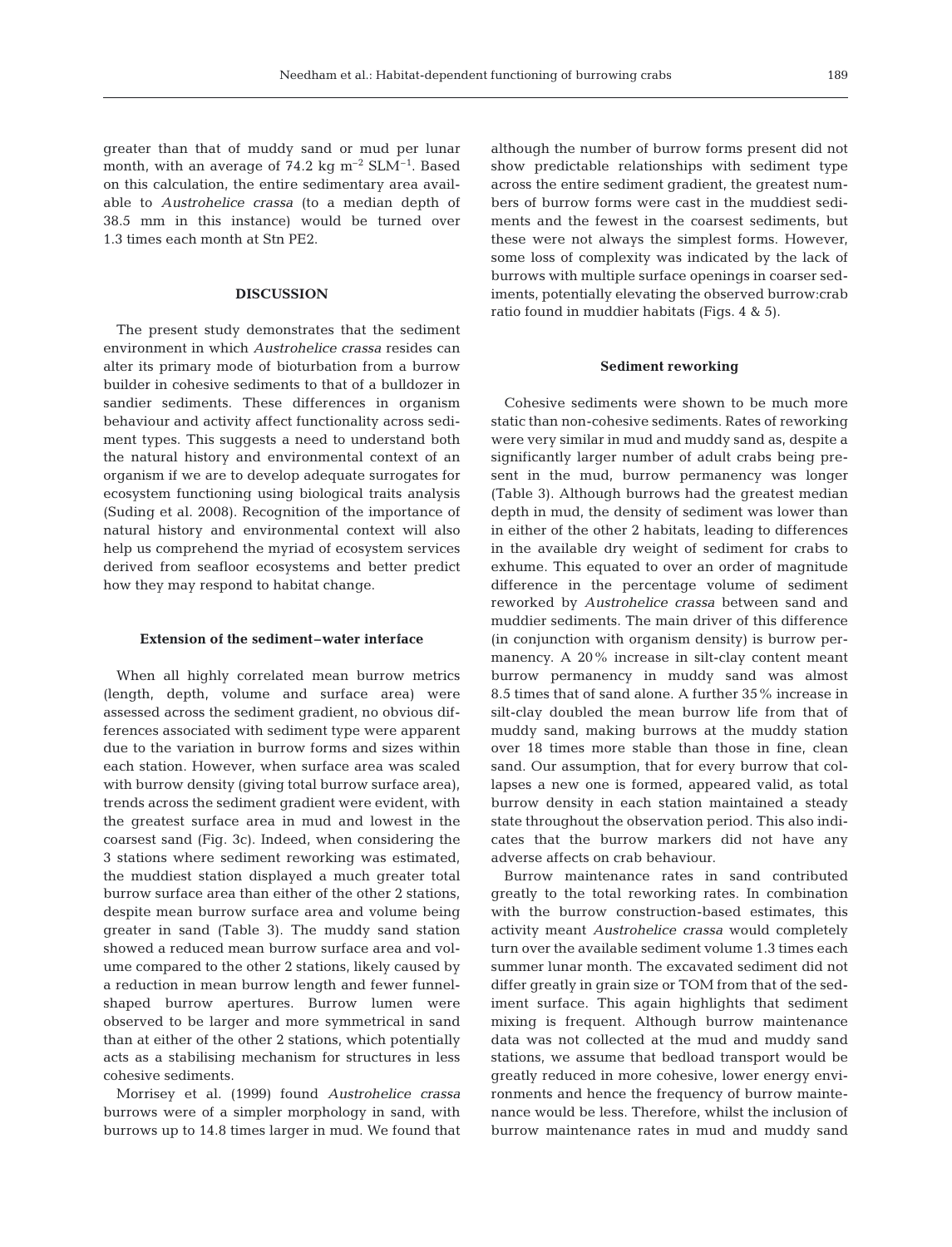may have increased total sediment reworking rates fractionally (had these measurements been possible), the relative differences between the 3 stations would likely remain the same.

# **Primary effects of** *Austrohelice crassa* **in cohesive sediments**

In mud and muddy sand *Austrohelice crassa* primarily altered its environment through the extension of the sediment–water interface. This increases the depth of oxygen penetration, enhancing biogeochemical exchange, and creates new and varied habitats for microbial communities, altering the metabolic breakdown of organic matter (Kristensen & Blackburn 1987, Glud 2008). Passive burrow irrigation through tidal flushing may further speed up reaction rates irrespective of burrow occupancy, enhancing solute transport across the sediment–water interface (Kristensen 1984). This contribution to nutrient exchange is likely related to burrow morphology, permanency and orientation in to the prevailing flow (Ray & Aller 1985, Huettel & Gust 1992, Libelo et al. 1994, Ridd 1996). Extension of the sediment–water interface is the typical mechanism by which burrow builders influence their environment. Previous studies on decapod crustaceans have documented increases in sediment–water interface ranging from 20 to 310% (Katz 1980, Dworschak & Pervesler 1988, Griffis & Chavez 1988, Witbaard & Duineveld 1989, Coelho et al. 2000). Our estimates for all 3 stations fall within this range. However, the present study has proven the importance of including the dynamic element of sediment reworking in discussions of such estimates. Due to the short-lived nature of burrows in sand, the increases in burrow surface area alone may be misleading.

# **Primary effects of** *Austrohelice crassa* **in non-cohesive sediments**

Regular burrow collapse in sandier sediments meant that although *Austrohelice crassa* continued to create burrows, their impacts through increased burrow surface area were short-lived (2 to 3 tides). *A. crassa* primarily destabilised the sediment surface in sand, repressing the redox potential discontinuity and subducting organic matter through frequent burrow collapse, characteristics normally attributed to bulldozing bioturbators (Osinga et al. 1997, Widdicombe & Austen 1998, Hollertz & Duchêne 2001, Lohrer et al. 2004). For example, *Echinocardium cordatum* has been demonstrated to affect the top 6 cm of sediment, creating continual slumping similar to that of derelict burrows

(Lohrer et al. 2005). In all habitats where bioturbation occurs and particularly where turnover is rapid, meiofaunal and macrofaunal communities will be greatly affected by this continual disturbance (Thrush 1988, Botto & Iribarne 1999, Lohrer et al. 2008).

Increased sediment reworking in non-cohesive sediments also suggests a higher turnover of carbon standing stock. Microphytobenthic communities are likely to respond to frequent displacement and burial, as the energetic cost of reorientation at the sediment surface will differentially affect species. Biofilms that are perpetually disrupted may not bind the sediment matrix adequately, leading to decreased sediment stability and increased bedload transport (Miller et al. 1996). However, the presence of bioturbating macrofauna has previously been shown to increase  $O_2$  uptake and  $CO_2$ production by 30 to 70%, which may act as a trade-off for microphytes living in dynamic systems (Kristensen et al. 1992, Hansen & Kristensen 1997).

Sediment reworking can affect the bioavailability of pollutants and contaminants in sediments (Petersen et al. 1998, Menone et al. 2006). Sediment reworking by *Austrohelice crassa* has previously been shown to affect the bioavailability of heavy metals through the influence of their bioturbation activity on acid volatile sulphides and FeS2 (Morrisey et al. 1999). *A. crassa* also plays a crucial role in remediation of terrigenous sediment impacts. This species can survive deposition events and, through mixing and re-oxygenation, alter the rates of transport and sequestration of terrigenous material (Gibbs et al. 2001, Norkko et al. 2002, Thrush et al. 2003).

# **Seasonal elements and temperature-related effects: adjustments to estimations**

Several studies have shown that burrowing crab species including *Austrohelice crassa* display patterns of seasonality in their burrow building (Wolfrath 1992, Sivaguru 2000, McCraith et al. 2003). This manifests as changes in burrow morphology such as burrow length, altered activity and burrow building rates. Spring and summer appear to be the most active seasons for burrowing crabs in relation to sediment mixing, irrespective of sediment location. *A. crassa* densities do not differ seasonally (Sivaguru 2000), which indicates that any observed changes in activity rates are likely to be caused by temperature change, as inherent sediment properties do not differ greatly between seasons. When considering the calculations in the present study, we captured the likely maximal rates of bioturbation activity to highlight the differences across sediment types. If these values were extrapolated to an annual level, it is likely that mean sediment mixing and surface area increase would be overestimated.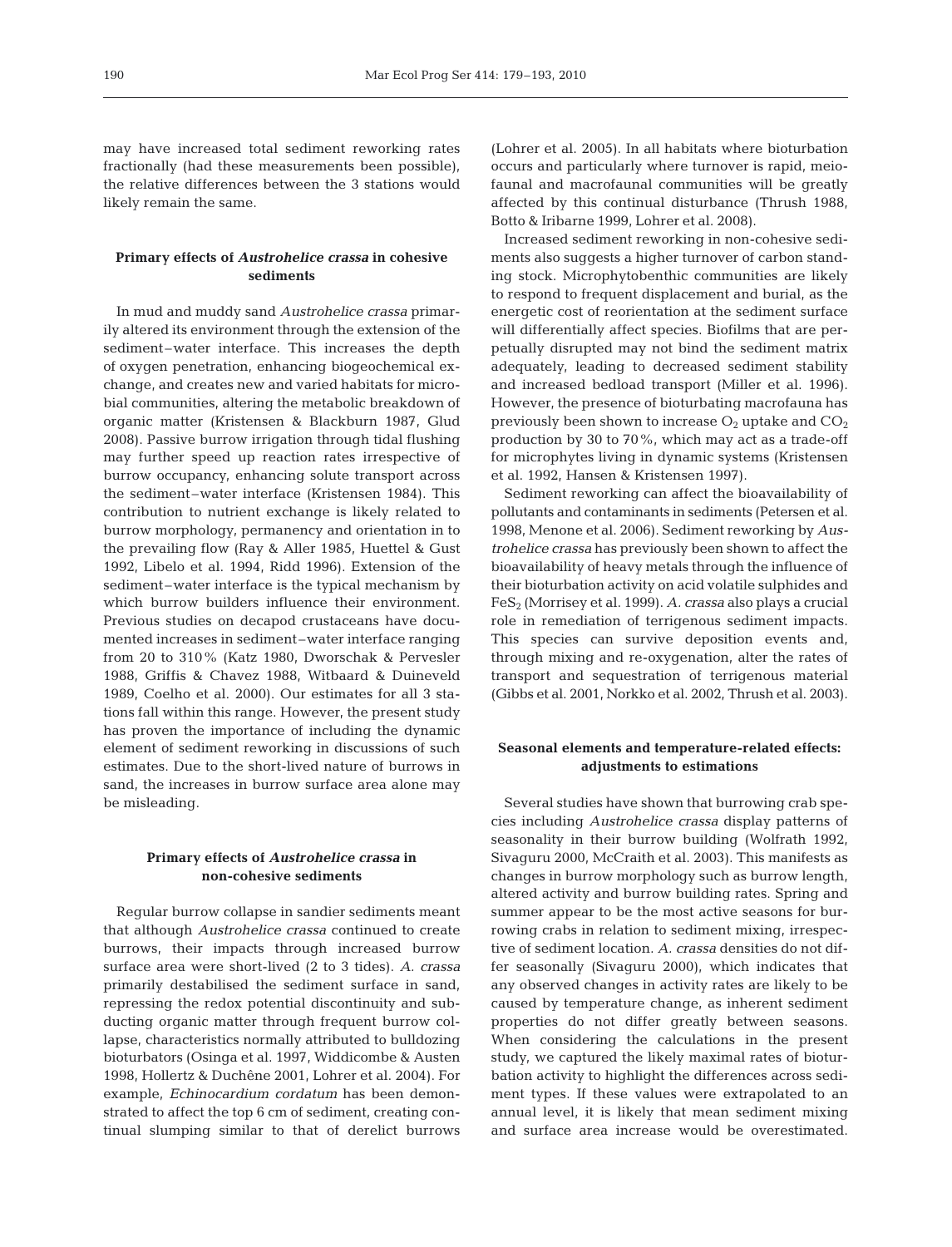Mean annual sea and air temperatures in the locality of the present study range from  $20.1 \pm 1.7$  to  $13.6 \pm 1.2$ °C and  $19.9 \pm 2.0$  to  $10.9 \pm 2.1$ °C, respectively (Giles 2002, NIWA 2009); therefore, seasonal reworking patterns may be more detectable in the colder southern regions of New Zealand where seasonal temperature variation can be greater.

Circatidal and circadian rhythms can alter the behavioural responses of some crustaceans. Unlike many burrowing crabs, *Austrohelice crassa* behaviour is not affected by the day–night cycle; indeed, *A. crassa*'s peak activity period is at high tide (Williams et al. 1985). Therefore, our maintenance rate assumption that behaviour is similar on both day and night tides was justified. This also indicates that seasonal responses to changes in photoperiod are unlikely to dramatically alter behaviour of this organism. As burrow permanency was monitored for 2 mo, differences in activity rates through alterations of tidal amplitude were captured.

### **CONCLUSIONS**

To assess broad-scale patterns in ecosystem functioning, species have previously been grouped according to their functional or biotic traits to reduce the variability within biological data (Pearson 2001 and 2006). To model relationships between such functional groups and sediment dynamics, Swift (1993) proposed organisms should be rated according to their bioturbation potential. Such models, including those with increased nuances such as organism biomass (Gilbert et al. 2007, Sanders et al. 2007), do not yet acknowledge that the functionality of individuals within a species may differ according to their sedimentary context. the rates of particular processes, but may even include, as illustrated by *Austrohelice crassa*, fundamental shifts in the types of processes occurring. Few studies have touched upon how environmental variability directly affects organism behaviour to the degree that its functionality within an environment is altered (Biles et al. 2003, Escapa et al. 2008, Sassa & Watabe 2008). The present study demonstrates that the behaviour and performance of a dominant organism may determine the degree of ecosystem functioning under different environmental conditions. This is likely to be expressed by larger-bodied bioengineers or those present in high densities across a wide habitat spectrum. Understanding the functional plasticity of key bioturbating species is vital if we are to ensure that predictive models elicit an accurate organism response under different environmental scenarios.

*Acknowledgements.* We thank D. Bell, D. Oezkundakci, J. Parenzee, P. Ross and M. Townsend for help in the field and laboratory and the 4 anonymous reviewers who contributed to the revision of this manuscript. Funding for this study was provided through a NIWA Foundation for Research, Science and Technology (FRST) funded PhD studentship under project no. C01X0501.

#### LITERATURE CITED

- Aller RC, Yingst JY (1978) Biogeochemistry of tube dwellings: a study of the sedentary polychaete *Amphitrite ornata* (Leidy). J Mar Res 36:201–254
- Arar E, Collins G (1997) Method 445.0: in vitro determination of chlorophyll *a* and pheophytin *a*. Marine and freshwater algae by fluorescence. Revision 1.2. US Environmental Protection Agency, Cincinnati, OH
- ► Biles CL, Solan M, Isaksson I, Paterson DM, Emes C, Raffaelli DG (2003) Flow modifies the effect of biodiversity on ecosystem functioning: an *in situ* study of estuarine sediments. J Exp Mar Biol Ecol 285-286:165–177
- ► Bonsdorff E, Pearson TH (1999) Variation in the sublittoral macrozoobenthos of the Baltic Sea along environmental gradients: a functional-group approach. Austral Ecol 24: 312–326
- Botto F, Iribarne O (1999) Effect of the burrowing crab *Chas-*➤ *magnathus granulata* (Dana) on the benthic community of a SW Atlantic coastal lagoon. J Exp Mar Biol Ecol 241: 263–284
- ► Botto F, Iribarne O (2000) Contrasting effects of two burrowing crabs (*Chasmagnathus granulata* and *Uca uruguayensis*) on sediment composition and transport in estuarine environments. Estuar Coast Shelf Sci 51:141–151
- references therein, Bremner et al. 2006, McGill et al. Botto F, Valiela I, Iribarne O, Martinetto P, Alberti J (2005) ➤ Impact of burrowing crabs on C and N sources, control, and transformations in sediments and food webs of SW Atlantic estuaries. Mar Ecol Prog Ser 293:155–164
	- Breitfuss MJ (2003) Defining the characteristics of burrows to better estimate abundance of the grapsid crab, *Helograpsus haswellianus* (Decapoda, Grapsidae), on East Australian saltmarsh. Crustac Int J Crustac Res 76:499–507
	- ▶ Bremner J, Rogers SI, Frid CLJ (2006) Matching biological traits to environmental conditions in marine benthic ecosystems. J Mar Syst 60:302–316
- These alterations not only consist of potential shifts in  $\triangleright$  Coelho VR, Cooper RA, Rodrigues SA (2000) Burrow morphology and behaviour of the mud shrimp *Upogebia omissa* (Decapoda: Thalassinidea: Upogebiidae). Mar Ecol Prog Ser 200:229–240
	- D'Andrea AF, DeWitt TH (2009) Geochemical ecosystem engineering by the mud shrimp *Upogebia pugettensis* (Crustacea: Thalassinidae) in Yaquina Bay, Oregon: density-dependent effects on organic matter remineralization and nutrient cycling. Limnol Oceanogr 54:1911–1932
	- Day P (1965) Particle fractionation and particle-size analysis. In: Black CA (ed) Methods of soil analysis: Part I. American Society of Agronomy, Madison, WI, p 545–567
	- Dean WE (1974) Determination of carbonate and organic matter in calcareous sediments and sedimentary rocks by loss on ignition: comparison with other methods. J Sed Res 44: 242–248
	- Dworschak P, Pervesler P (1988) Burrows of *Callianassa bouvieri* Nobili 1904 from Safaga (Egypt, Red Sea) with some remarks on the biology of the species. Senckenb Marit 20: 1–17
	- ► Escapa M, Perillo GME, Iribarne O (2008) Sediment dynamics modulated by burrowing crab activities in contrasting SW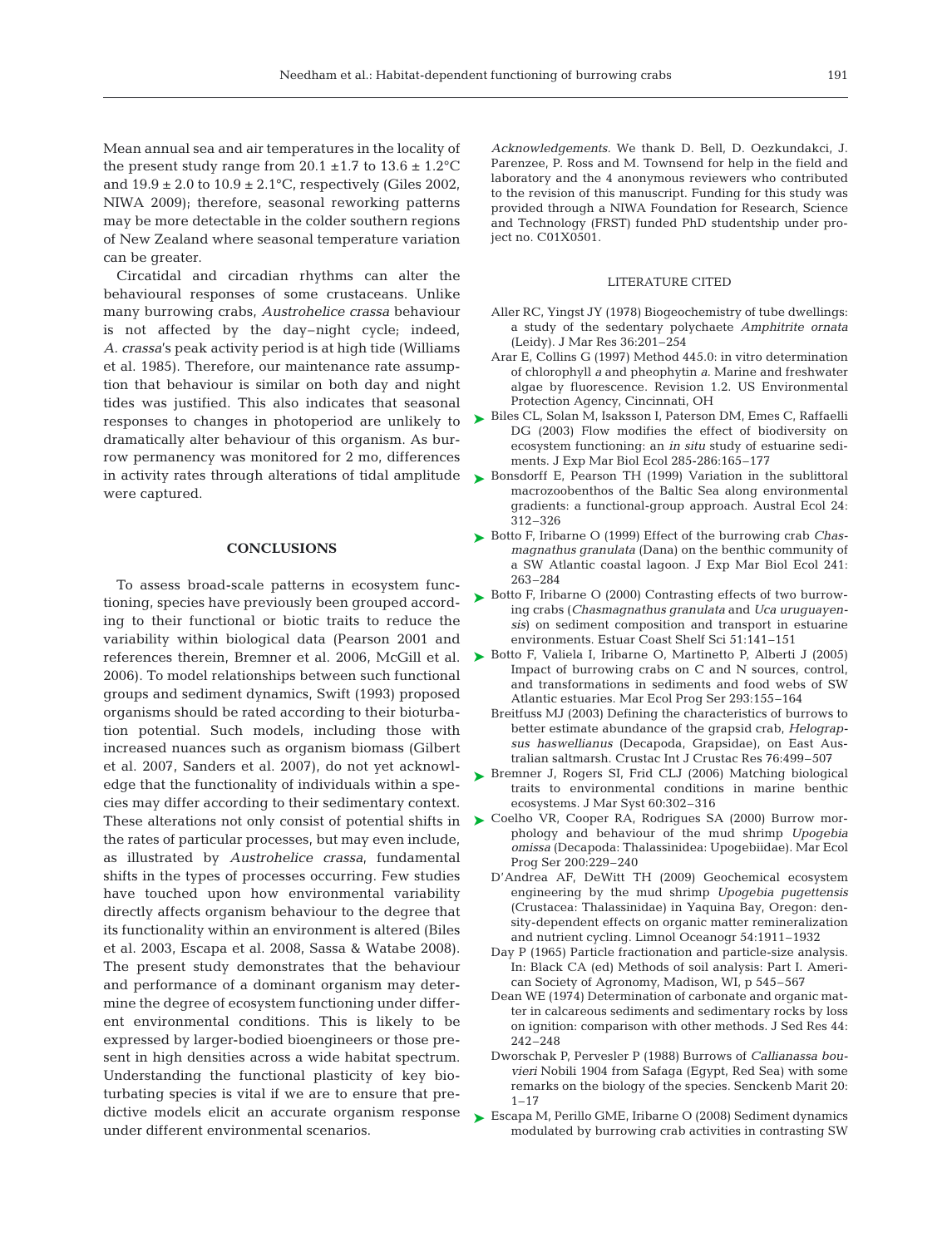Atlantic intertidal habitats. Estuar Coast Shelf Sci 80: 365–373

- ► Fanjul E, Grela MA, Canepuccia A, Iribarne O (2008) The Southwest Atlantic intertidal burrowing crab *Neohelice granulata* modifies nutrient loads of phreatic waters entering coastal area. Estuar Coast Shelf Sci 79:300–306
- ► Gardner LR, Sharma P, Moore WS (1987) A regeneration model of the effect of bioturbation by fiddler crabs on <sup>210</sup>Pb profiles in salt marsh sediments. J Environ Radioact 5: 25–36
- Gibbs M, Thrush S, Ellis J (2001) Terrigenous clay deposition ➤ on estuarine sandflats: using stable isotopes to determine the role of the mud crab, *Helice crassa* Dana, in the recovery process. Isotopes Environ Health Stud 37:113–131
- ► Gilbert F, Hulth S, Grossi V, Poggiale JC and others (2007) Sediment reworking by marine benthic species from the Gullmar Fjord (western Sweden): importance of faunal biovolume. J Exp Mar Biol Ecol 348:133–144
	- Giles KF (2002) Seasonal dynamics of zooplankton in Tauranga Harbour, New Zealand. MSc thesis, University of Waikato, Hamilton
- ► Glud RN (2008) Oxygen dynamics of marine sediments. Mar Biol Res 4:243–289
- ► Griffis RB, Chavez FL (1988) Effects of sediment type on burrows of *Callianassa californiensis* Dana and *Callianassa gigas* Dana. J Exp Mar Biol Ecol 117:239–253
- ► Gutierrez JL, Jones CG, Groffman PM, Findlay SEG, Iribarne OO, Ribeiro PD, Bruschetti CM (2006) The contribution of crab burrow excavation to carbon availability in surficial salt-marsh sediments. Ecosystems 9:647–658
- ► Hansen K, Kristensen E (1997) Impact of macrofaunal recolonization on benthic metabolism and nutrient fluxes in a shallow marine sediment previously overgrown with macroalgal mats. Estuar Coast Shelf Sci 45:613–628
- ▶ Hewitt JE, Thrush SF, Dayton PD (2008) Habitat variation, species diversity and ecological functioning in a marine system. J Exp Mar Biol Ecol 366:116–122
- ► Hollertz K, Duchêne JC (2001) Burrowing behaviour and sediment reworking in the heart urchin *Brissopsis lyrifera* Forbes (Spatangoida). Mar Biol 139:951–957
	- Huettel M, Gust G (1992) Solute release mechanisms from confined sediment cores in stirred benthic chambers and flume flows. Mar Ecol Prog Ser 82:187–197
- ► Iribarne O, Bortolus A, Botto F (1997) Between-habitat differences in burrow characteristics and trophic modes in the southwestern Atlantic burrowing crab *Chasmagnathus granulata*. Mar Ecol Prog Ser 155:137–145
	- Jones MB, Simons MJ (1983) Latitudinal variation in reproductive characteristics of a mud crab, *Helice crassa* (Grapsidae). Bull Mar Sci 33:656–670
- ► Katz LC (1980) Effects of burrowing by the fiddler crab, *Uca pugnax* (Smith). Estuar Coast Mar Sci 11:233–237
- ► Kostka JE, Gribsholt B, Petrie E, Dalton D, Skelton H, Kristensen E (2002) The rates and pathways of carbon oxidation in bioturbated saltmarsh sediments. Limnol Oceanogr 47:230–240
	- Kristensen E (1984) Life cycle, growth and production in estuarine populations of the polychaetes *Nereis virens* and *N. diversicolor*. Holarctic Ecol 7:249–256
- ► Kristensen E (2008) Mangrove crabs as ecosystem engineers; with emphasis on sediment processes. J Sea Res 59:30–43
- ► Kristensen E, Blackburn TH (1987) The fate of organic carbon and nitrogen in experimental marine sediment systems: influence of bioturbation and anoxia. J Mar Res 45: 231–257
	- Kristensen E, Kostka J (2005) Macrofaunal burrows and irrigation in marine sediment; microbiological and biogeo-

chemical interactions. In: Kristensen E, Haese RR, Kostka JE (eds) Interactions between macro- and microorganisms in marine sediments. American Geophysical Union, Washington, DC, p 125–158

- ► Kristensen E, Jensen MH, Andersen TK (1985) The impact of polychaete (*Nereis virens* Sars) burrows on nitrification and nitrate reduction in estuarine sediments. J Exp Mar Biol Ecol 85:75–91
- ► Kristensen E, Andersen FØ, Blackburn TH (1992) Effects of benthic macrofauna and temperature on degradation of macroalgal detritus: the fate of organic carbon. Limnol Oceanogr 37:1404–1419
- ► Lee SY (1998) Ecological role of grapsid crabs in mangrove ecosystems: a review. Mar Freshw Res 49:335–343
- Levenberg K (1944) A method for the solution of certain nonlinear problems in least squares. Q Appl Math 2:164–168
- ► Levinton J, Kelaher B (2004) Opposing organizing forces of deposit-feeding marine communities. J Exp Mar Biol Ecol 300:65–82
- ► Libelo EL, Macintyre WG, Seitz RD, Libelo LF (1994) Cycling of water through the sediment–water interface by passive ventilation of relics biological structures. Mar Geol 120:  $1 - 12$ 
	- Lim SSL, Diong CH (2003) Burrow-morphological characters of the fiddler crab, *Uca annulipes* (H. Milne Edwards, 1837) and ecological correlates in a lagoonal beach on Pulau Hantu, Singapore. Crustac Int J Crustac Res 76: 1055–1069
- Lohrer AM, Thrush SF, Gibbs MM (2004) Bioturbators ➤ enhance ecosystem function through complex biogeochemical interactions. Nature 431:1092–1095
- Lohrer AM, Thrush SF, Hunt L, Hancock N, Lundquist C ➤ (2005) Rapid reworking of subtidal sediments by burrowing spatangoid urchins. J Exp Mar Biol Ecol 321:155–169
- ► Lohrer AM, Chiaroni LD, Hewitt JE, Thrush SF (2008) Biogenic disturbance determines invasion success in a subtidal soft-sediment system. Ecology 89:1299–1307
- ► McCraith BJ, Gardner LR, Wethey DS, Moore WS (2003) The effect of fiddler crab burrowing on sediment mixing and radionuclide profiles along a topographic gradient in a southeastern salt marsh. J Mar Res 61:359–390
- ▶ McGill BJ, Enquist BJ, Weiher E, Westoby M (2006) Rebuilding community ecology from functional traits. Trends Ecol Evol 21:178–185
- ► Menone ML, Miglioranza KSB, Botto F, Iribarne O, Aizpún de Moreno JE, Moreno VJ (2006) Field accumulative behavior of organochlorine pesticides. The role of crabs and sediment characteristics in coastal environments. Mar Pollut Bull 52:1717–1724
- Miller D, Geider R, MacIntyre H (1996) Microphytobenthos: the ecological role of the 'secret garden' of unvegetated, shallow-water marine habitats. II. Role in sediment stability and shallow-water food webs. Estuaries Coasts 19: 202–212 ➤
- ▶ Morrisey DJ, DeWitt TH, Roper DS, Williamson RB (1999) Variation in the depth and morphology of burrows of the mud crab *Helice crassa* among different types of intertidal sediment in New Zealand. Mar Ecol Prog Ser 182:231–242
- ► Mouton E, Felder D (1996) Burrow distributions and population estimates for the fiddler crabs *Uca spinicarpa* and *Uca longisignalis* in a Gulf of Mexico salt marsh. Estuaries Coasts 19:51–61
- ► Mullan Crain C, Bertness MD (2006) Ecosystem engineering across environmental gradients: implications for conservation and management. Bioscience 56:211–218
- ▶ Nickell LA, Atkinson RJA (1995) Functional morphology of burrows and trophic modes of three thalassinidean shrimp